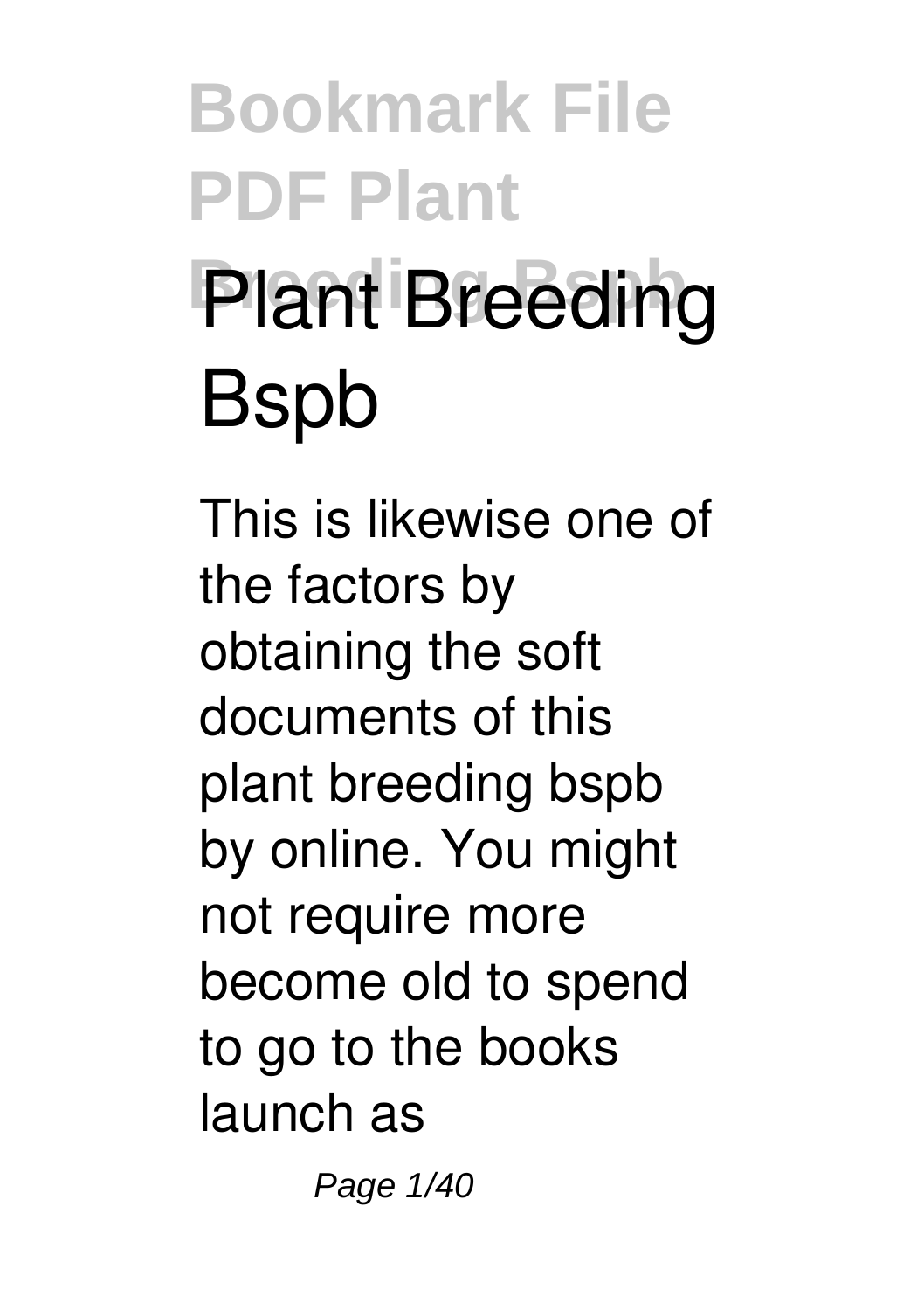**b** competently as spb search for them. In some cases, you likewise get not discover the pronouncement plant breeding bspb that you are looking for. It will totally squander the time.

However below, later than you visit this web page, it will be Page 2/40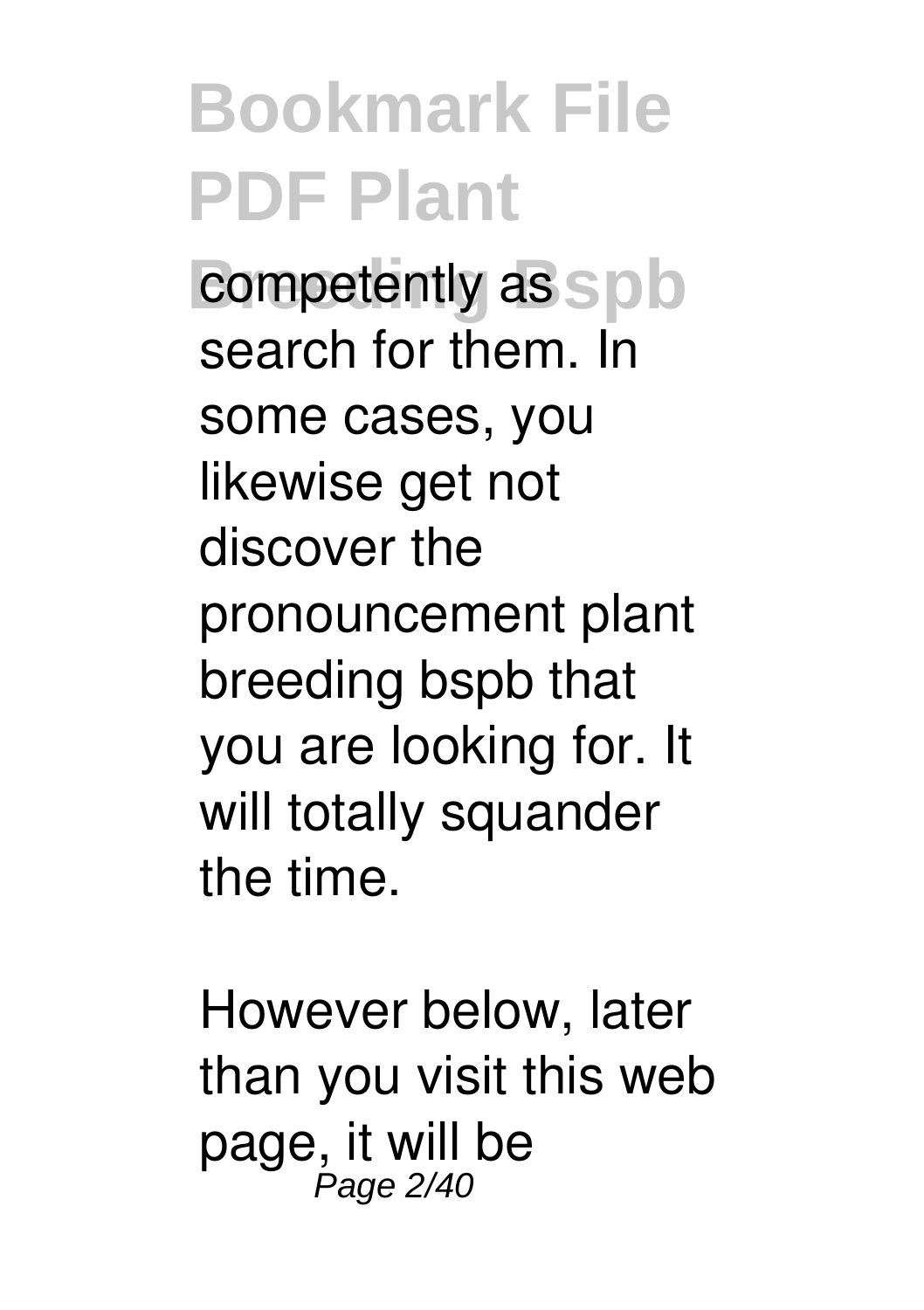**Breeding Breeding Breeding Street Street Street Street Street Street Street Street Street Street Street Street Street Street Street Street Street Street Street Street Street Street Street Street Street Street Street Stree** easy to acquire as competently as download guide plant breeding bspb

It will not agree to many get older as we run by before. You can pull off it even though discharge duty something else at home and even in your workplace. Page 3/4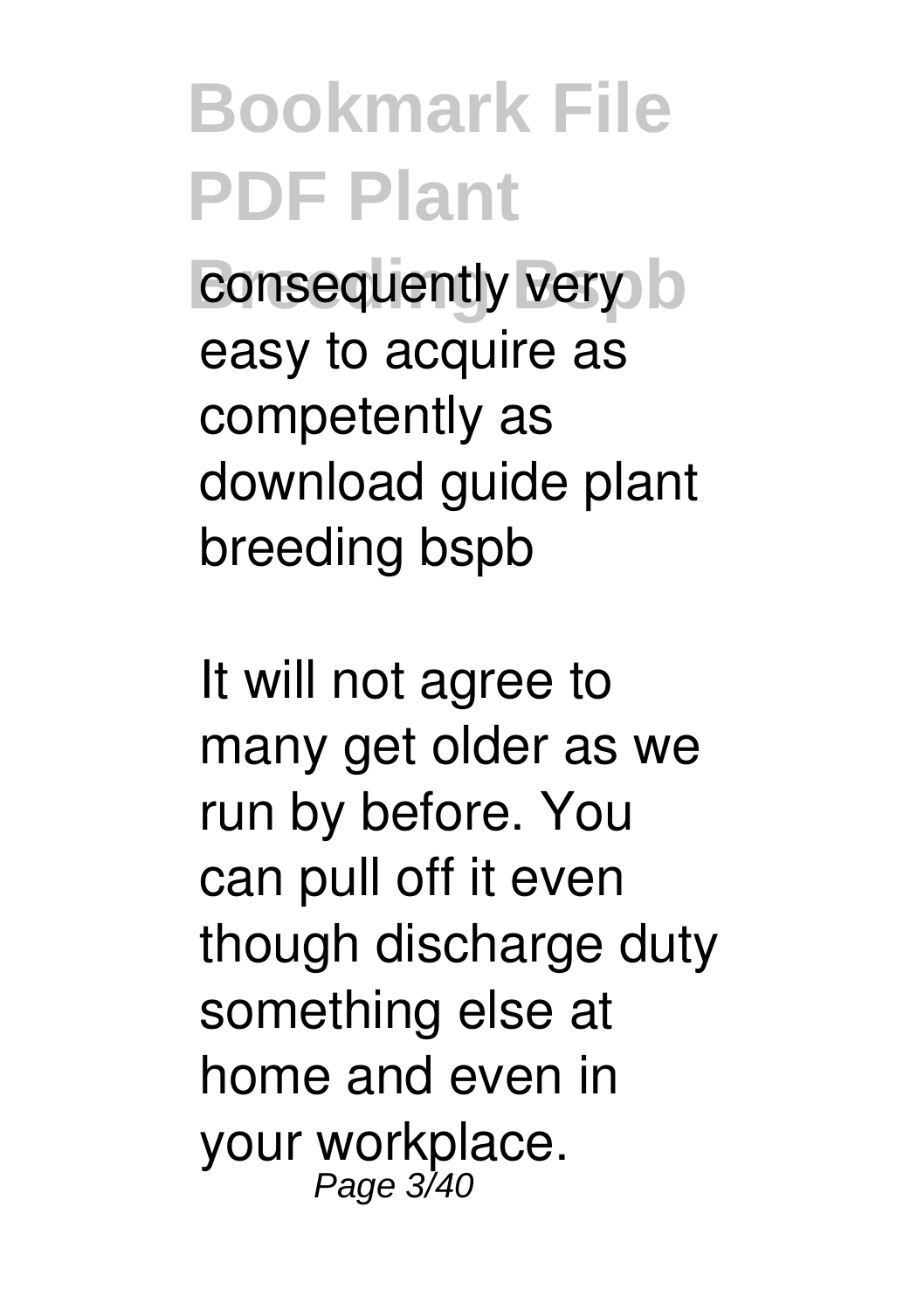appropriately easy! So, are you question? Just exercise just what we come up with the money for under as capably as review **plant breeding bspb** what you considering to read!

*Plant Breeding Matters | Our future* food supply Plant breeding in the eyes Page 4/40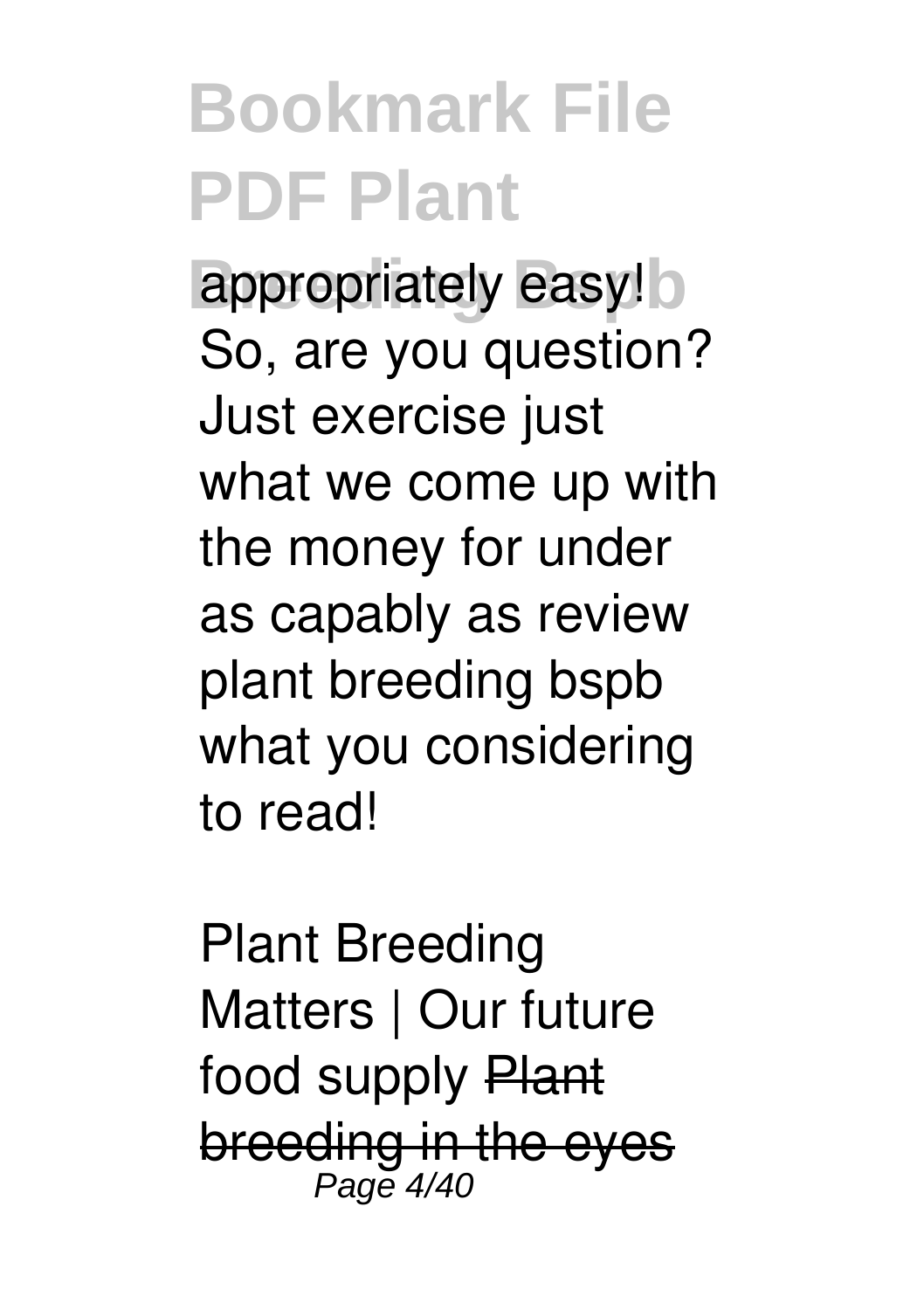*Af Penny Mapleston* from BSDR #EmbracingNature NET 2020 Genetics \u0026 Plant Breeding PART 1. Plant **Breeding Experiment** Vid 001 An Introduction To Plant Breeding **Books for JRF (Plant science )/ books for plant science/ books for plant breeding and** Page 5/40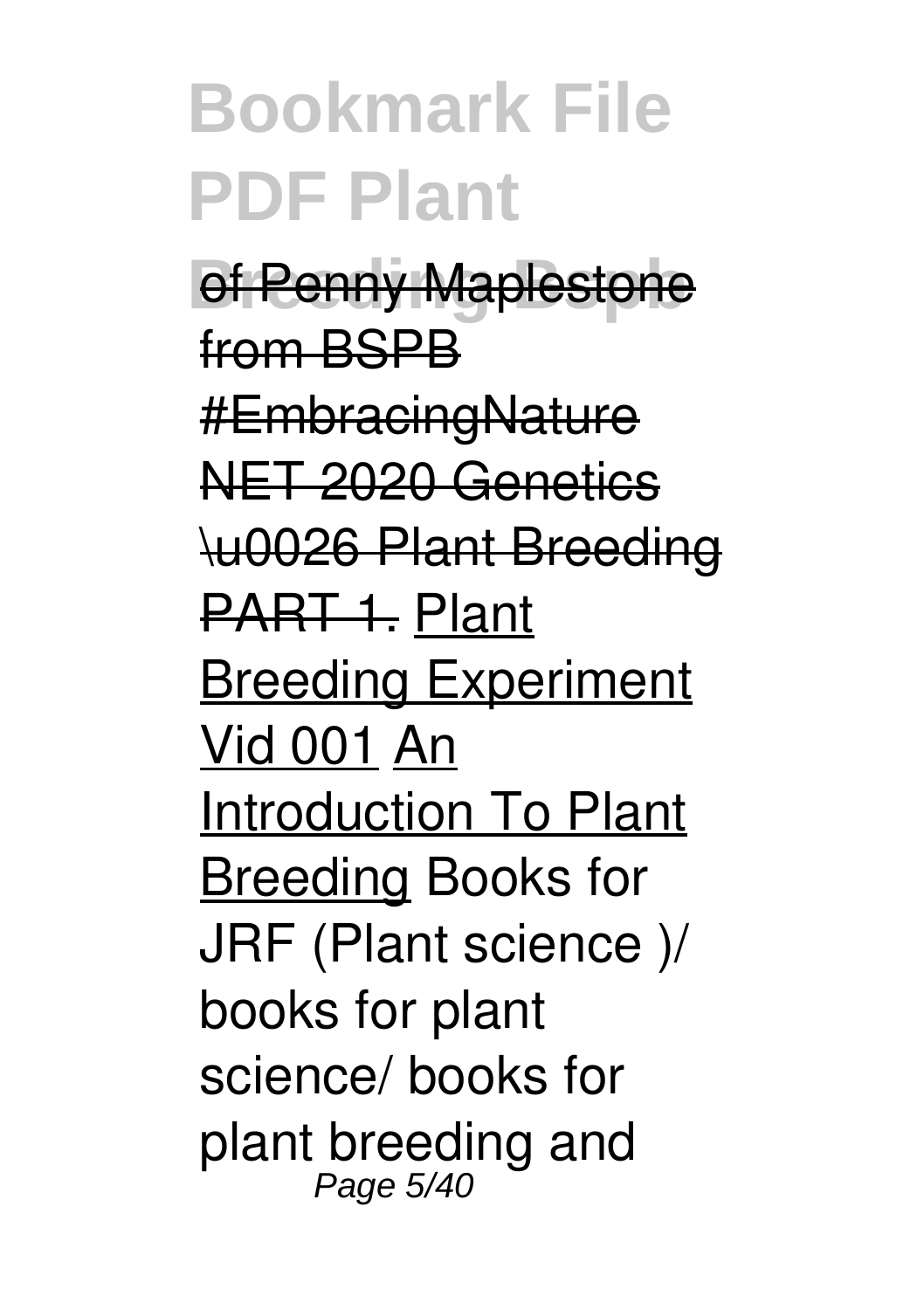**Breeding Bspb genetics** *Plant Breeding Matters | Protecting and promoting innovation* Plant Breeding Matters | Adding value to the UK economy 3 Books For IARI Ph.D Exam (Genetics and Plant Breeding) by Vikas Mangal (ARS- 4th Rank) **Meet 1st ranker ICAR-JRF 2019** Page 6/40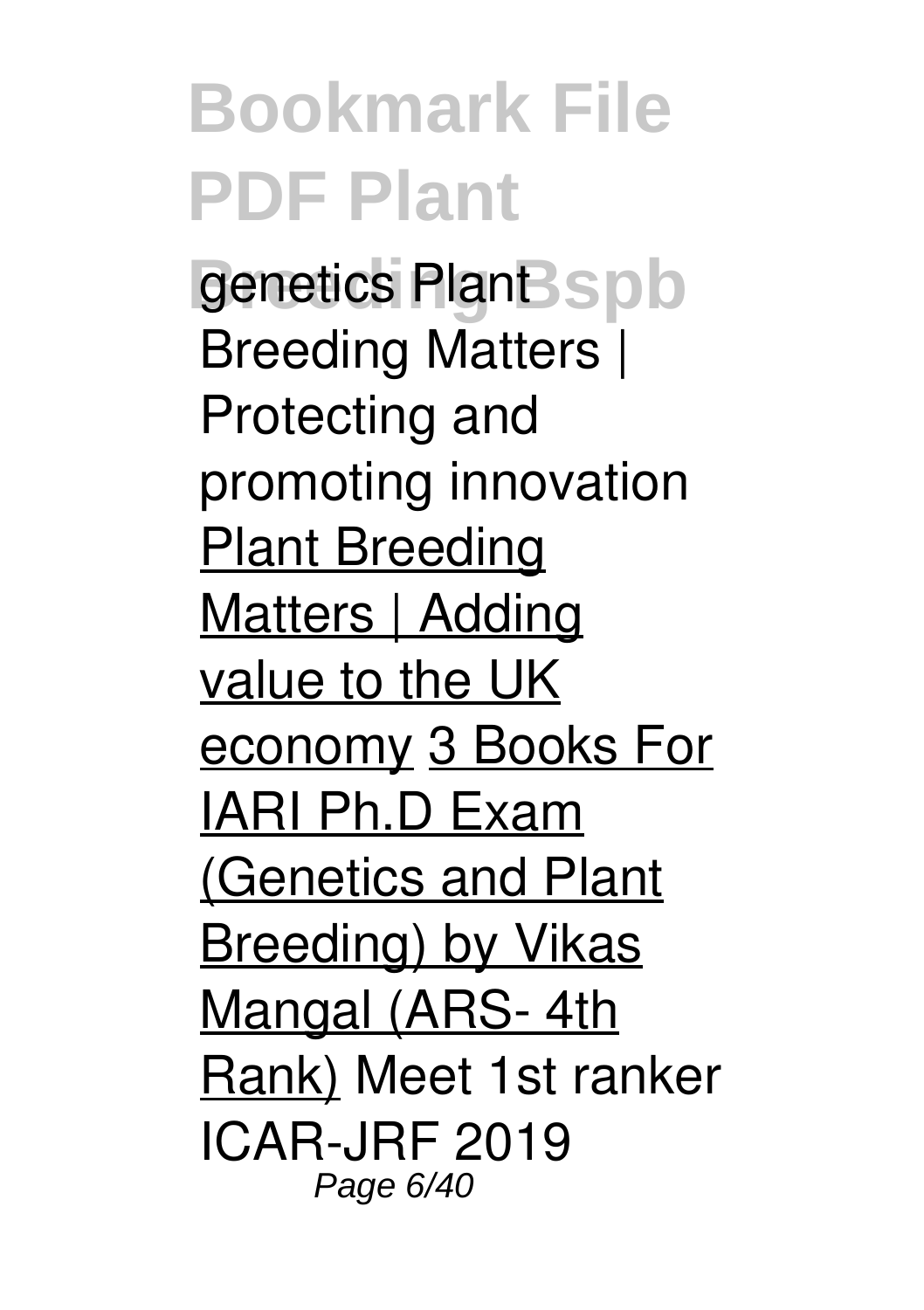**Breeding Bspb (Plant Science) Miss Shalma Maman** *STRATEGY FOR ICAR-JRF PLANT SCIENCES / Chapter wise Full Strategy* **Strategy for Cracking ARS in Genetics and Plant Breeding <b>Plant** of  $\mathsf{nnn}$  nnnnnnnn $\mathsf{nnn}$  / How to bud Grafting Roses / Grafting tips / Gardening /Mammal Bonsai *How to Breed* Page 7/40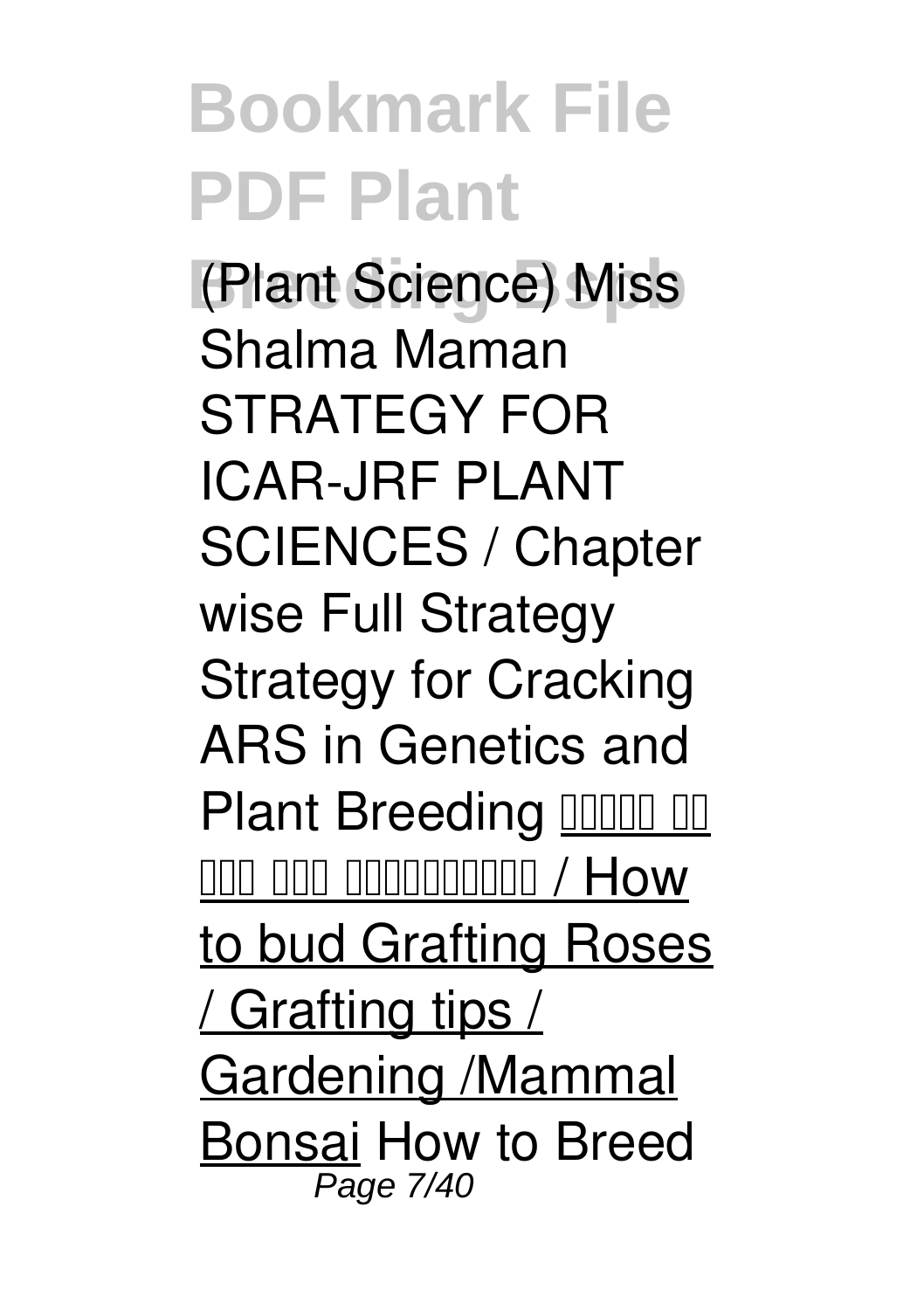**Peppers - Cross** pb *Pollinating to Create a New Variety. Plant breeding \u0026 Crossing - Tomatoes, Aubergines, Peppers and Potatoes* Plant Breeding: Science + Creative Problem Solving A Student's Guide to Careers in Plant Breeding Doubled Haploids: A simple method to Page 8/40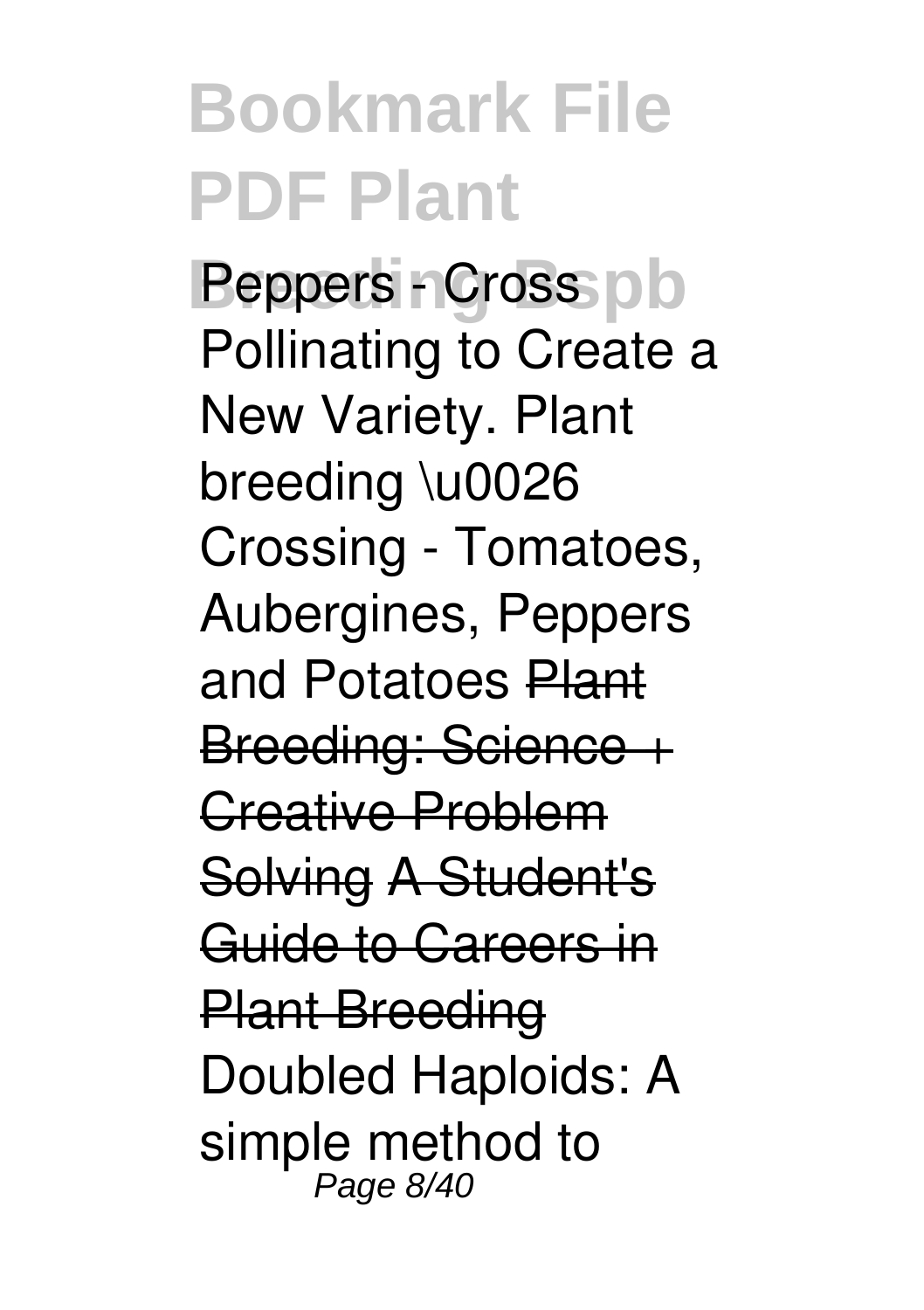**improve efficiency of** maize breeding How Mendel's pea plants helped us understand genetics - Hortensia Jiménez Díaz

Plant Breeding Matters | The best job in the world Using nuclear science in marker-assisted plant breeding Online Master: Plant Page 9/40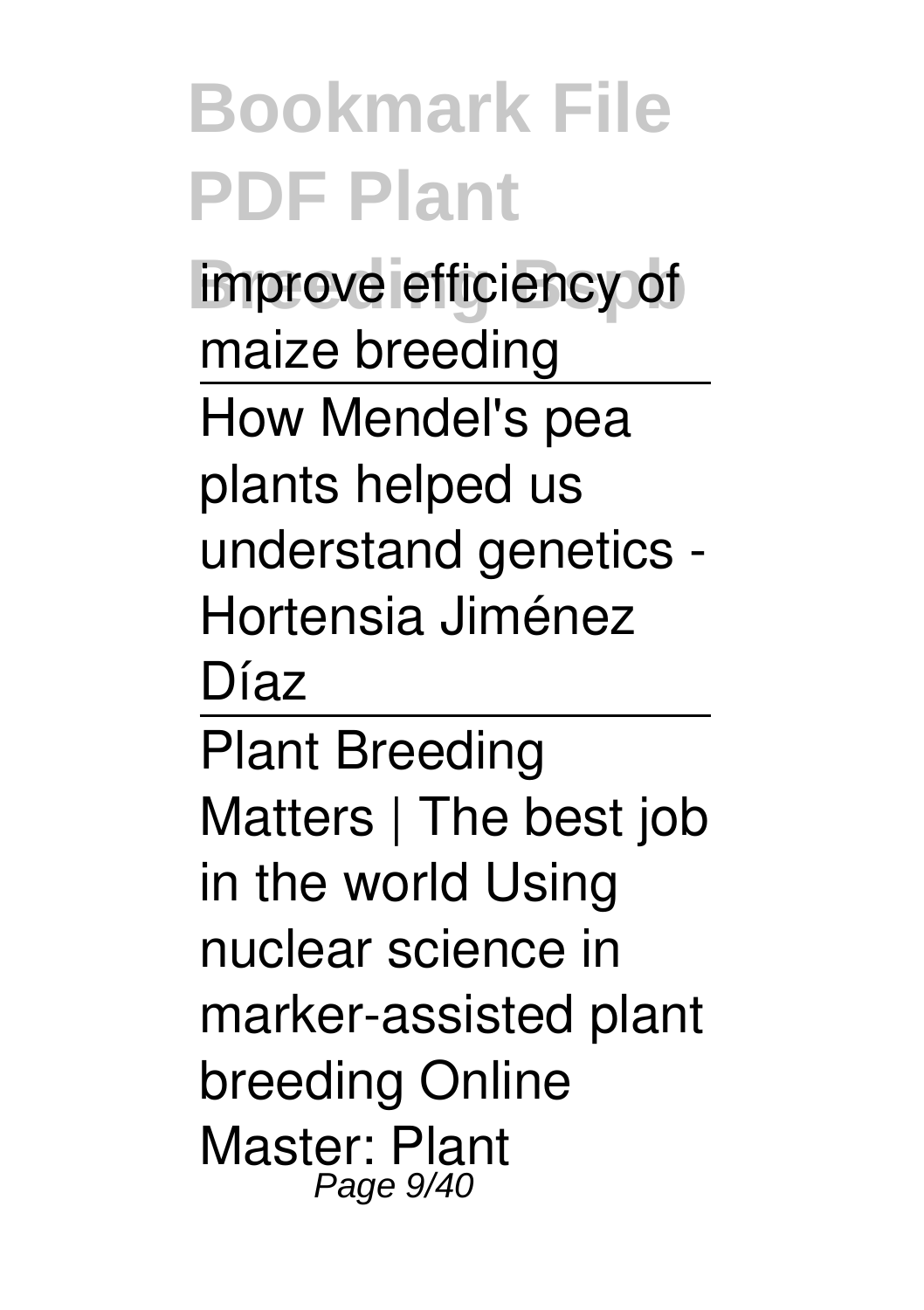**Bookmark File PDF Plant Breeding to Bspb** Wageningen University \u0026 Research Plant breeding..| Introduction to PLANT breeding.. Lecture 8 Plant Breeding Genetics and plant breeding-2(Nemraj Sunda) JRF Books(Plant science)| Books for plant science/ books for Page 10/40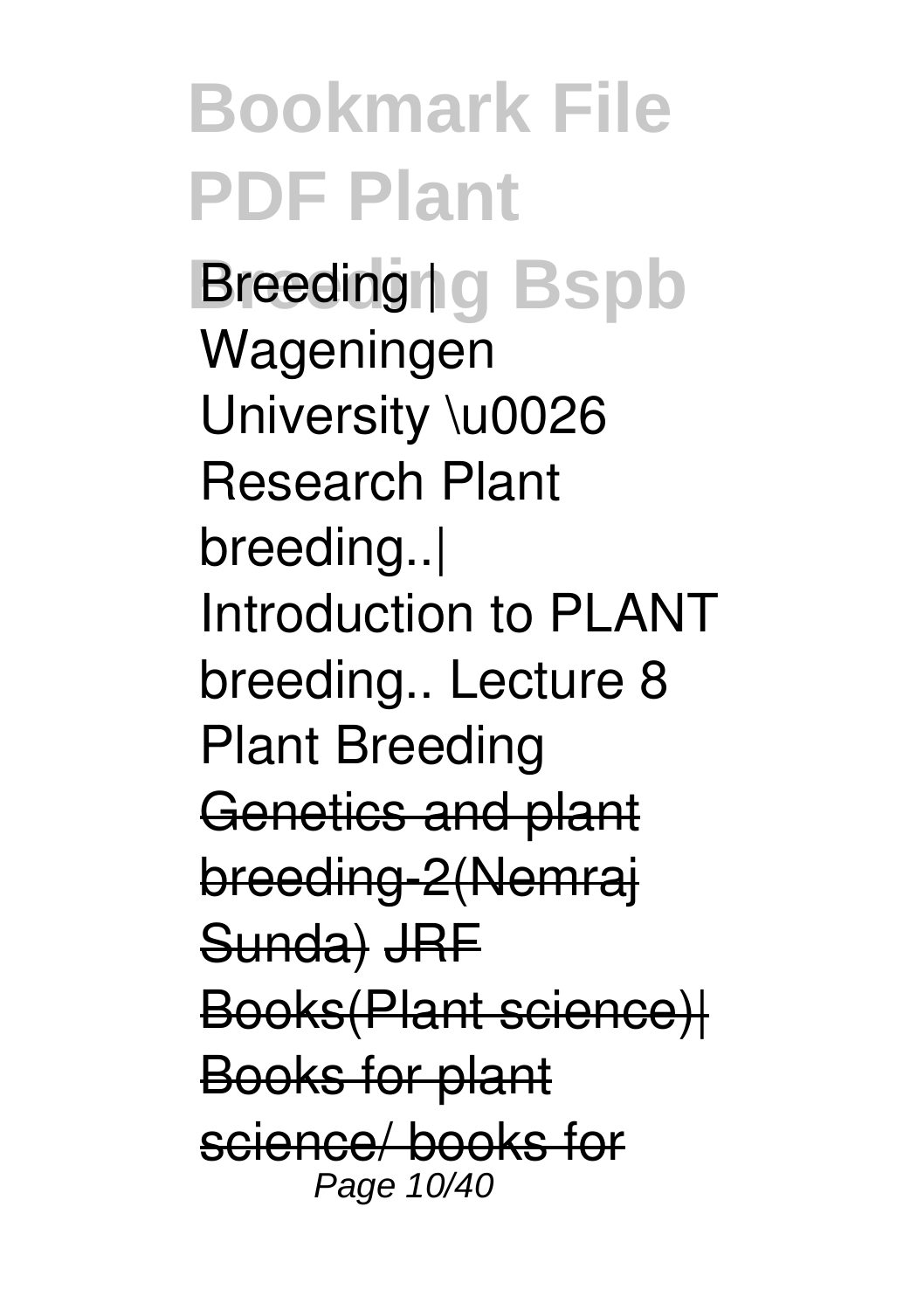**plant breeding and b** GENETICS | #JRF #SRF PLANT Breeding and Genetics Important Questions for JRF SRF ( Neemraj sandha Book) of **Agriculture Future** Challenges and Prospects in Plant Breeding ft. Women in Plant Breeding Plant Breeding Innovation Page 11/40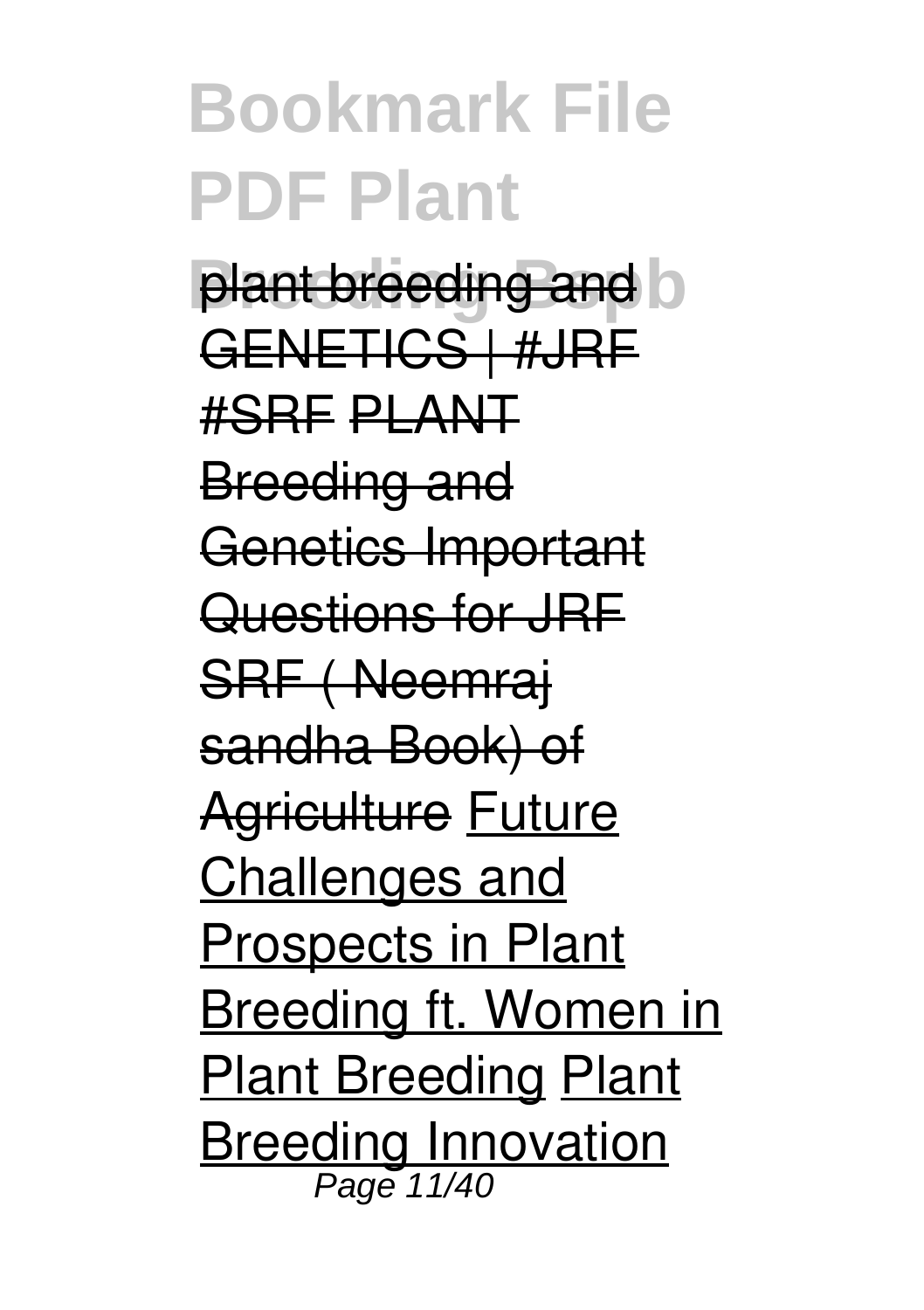**Plant Breeding-1 /Juliu** प्रजननं/ Steps of Plant Breeding/ Objective of Plant Breeding Plant Breeding Bspb Royalty payments on farm-saved seed support continued investment in improved varieties, bred for UK conditions.

BSPB Page 12/40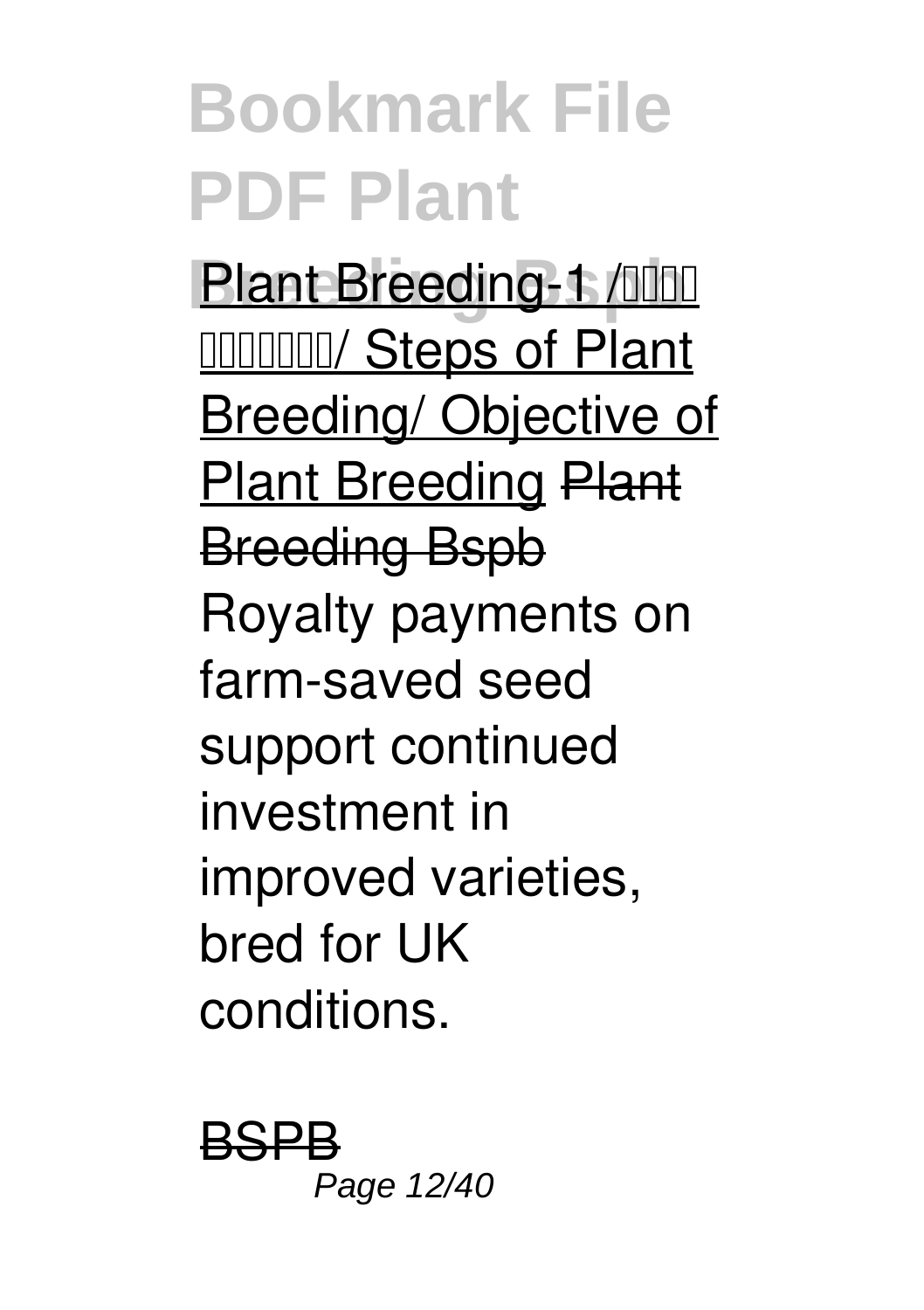**Please contact BSPB** for membership details or further information about the Society<sup>[s activities: 31</sup> British Society of Plant Breeders Ltd. BSPB House. 114 Lancaster Way. Business Park. Ely. CB6 3NX. T: +44(0)1353 653200. F: +44(0)1353 661156. Page 13/40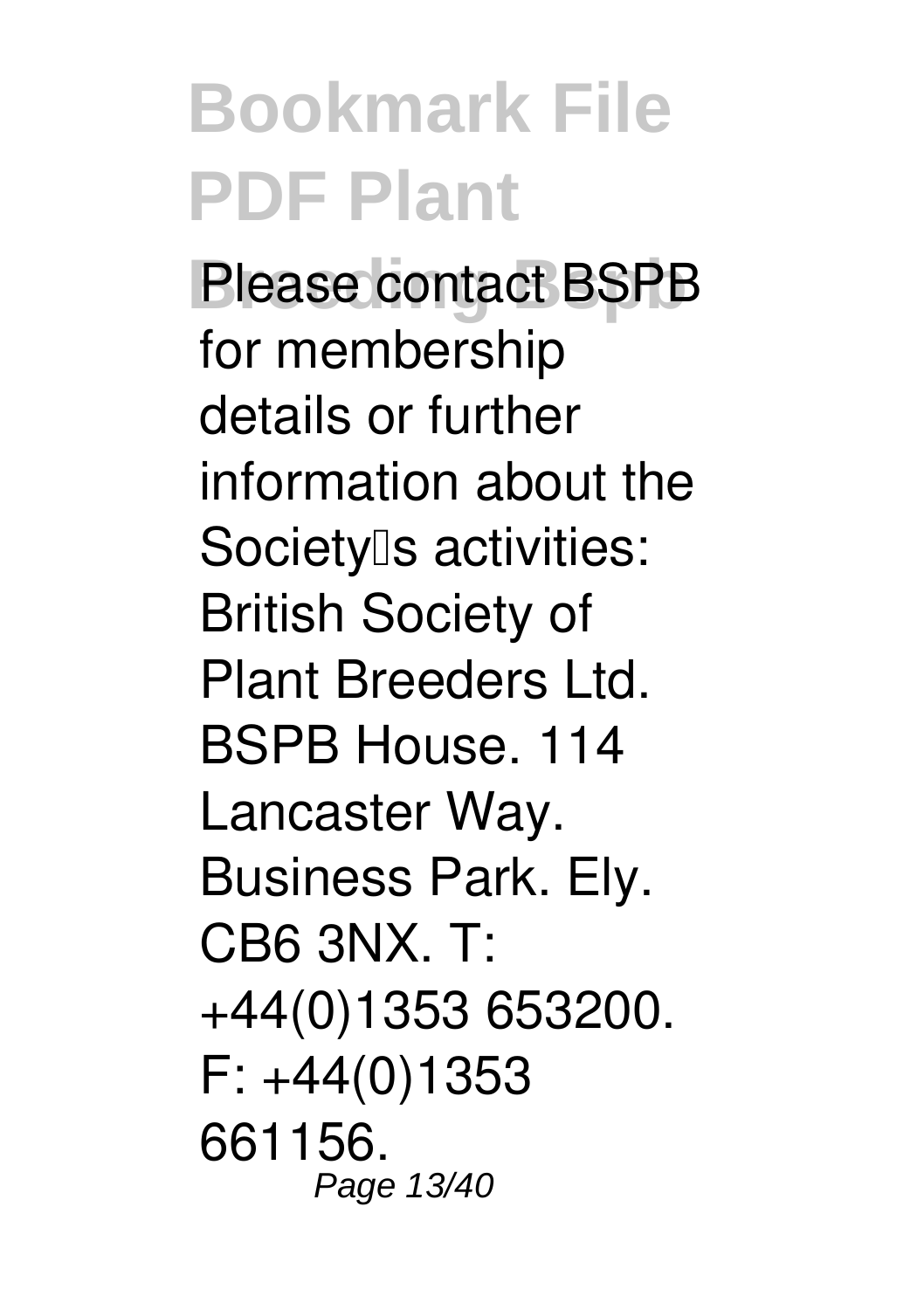### **Bookmark File PDF Plant Breeding Bspb** enquiries@bspb.co.uk

Careers in plant breeding - BSPB Read the full ADAS report  $\mathbb I$  Review of the objectives of modern plant breeding and their relation to agricultural sustainability, June  $2015$  D by visiting www.bspb.co.uk British Society of Page 14/40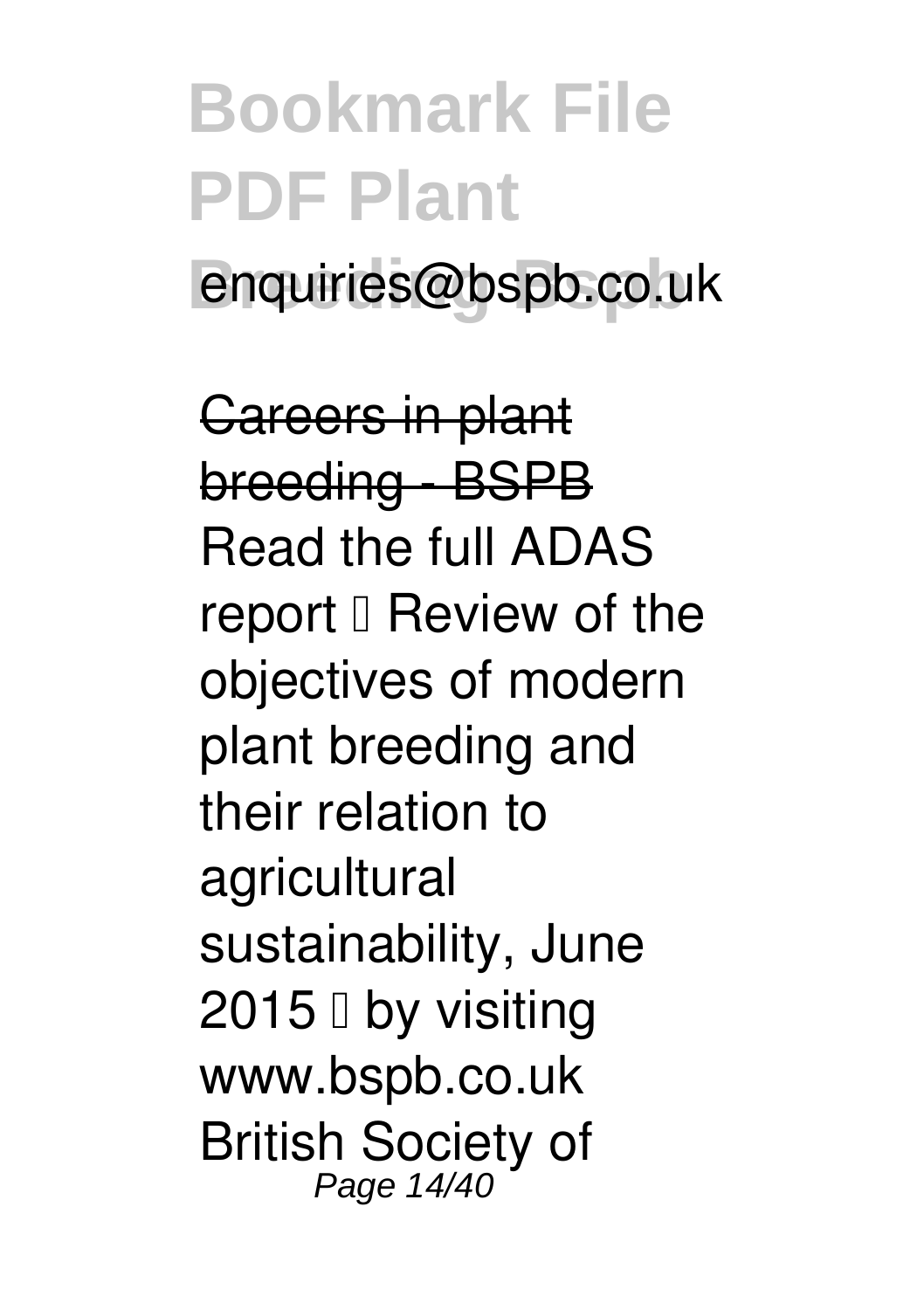**Plant Breeders Ltd, b** BSPB House, 114 Lancaster Way Business Park, ELY CB6 3NX, UK Tel +44 (0)1353 653200 Fax +44 (0)1353 661156 Email enquiries@bspb.co.uk

**Plant Breeding** bspb.co.uk BSPB Plant Breeding Page 15/40

...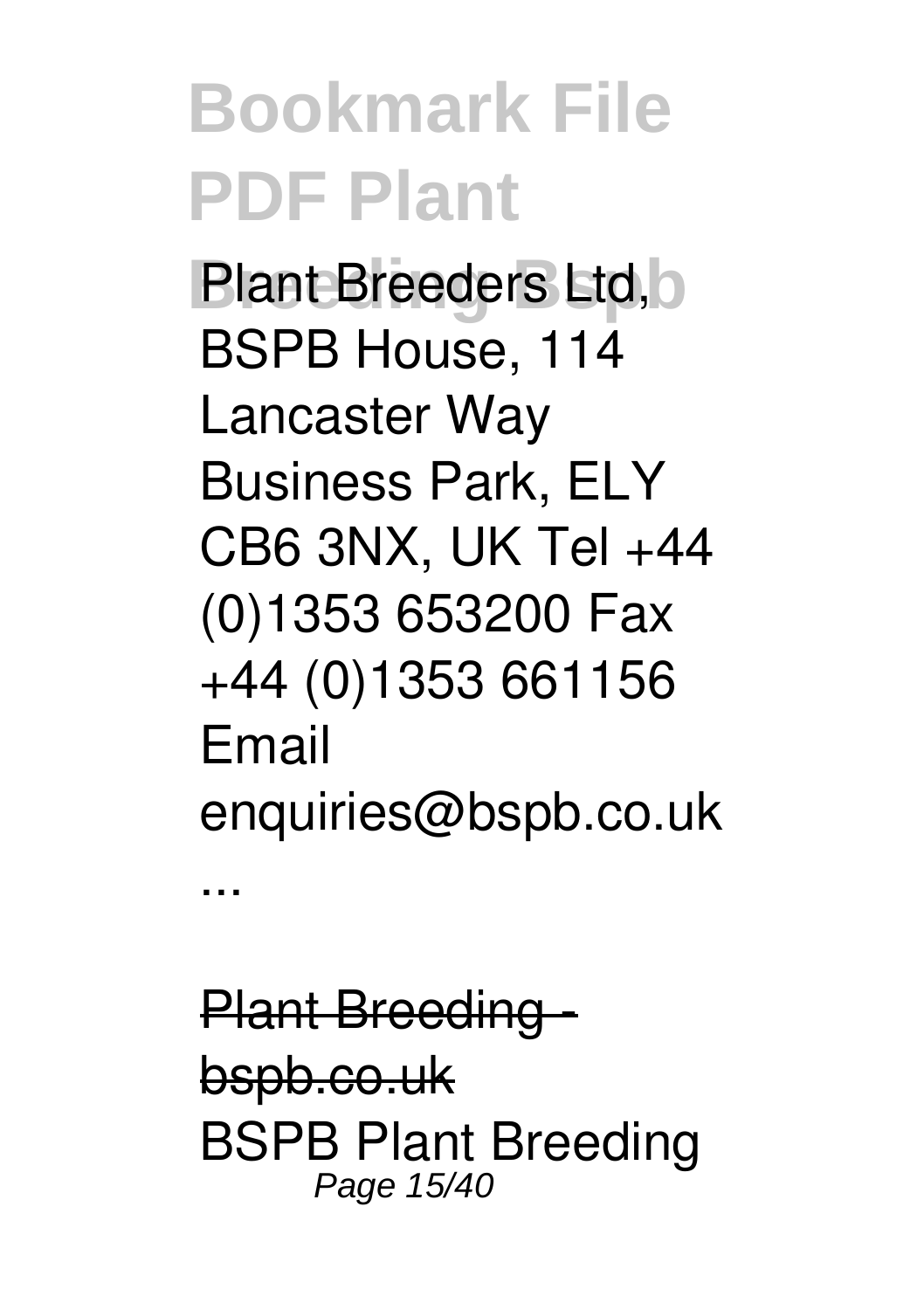**Matters. Information** from the British Society of Plant Breeders Spring 201 6. Plant Breeding Matters.

Commissioned by the European Technology Platform Plants for the Future (Plant ETP), the report by economic consultants Hffa Research GmbH, entitled **The** Page 16/40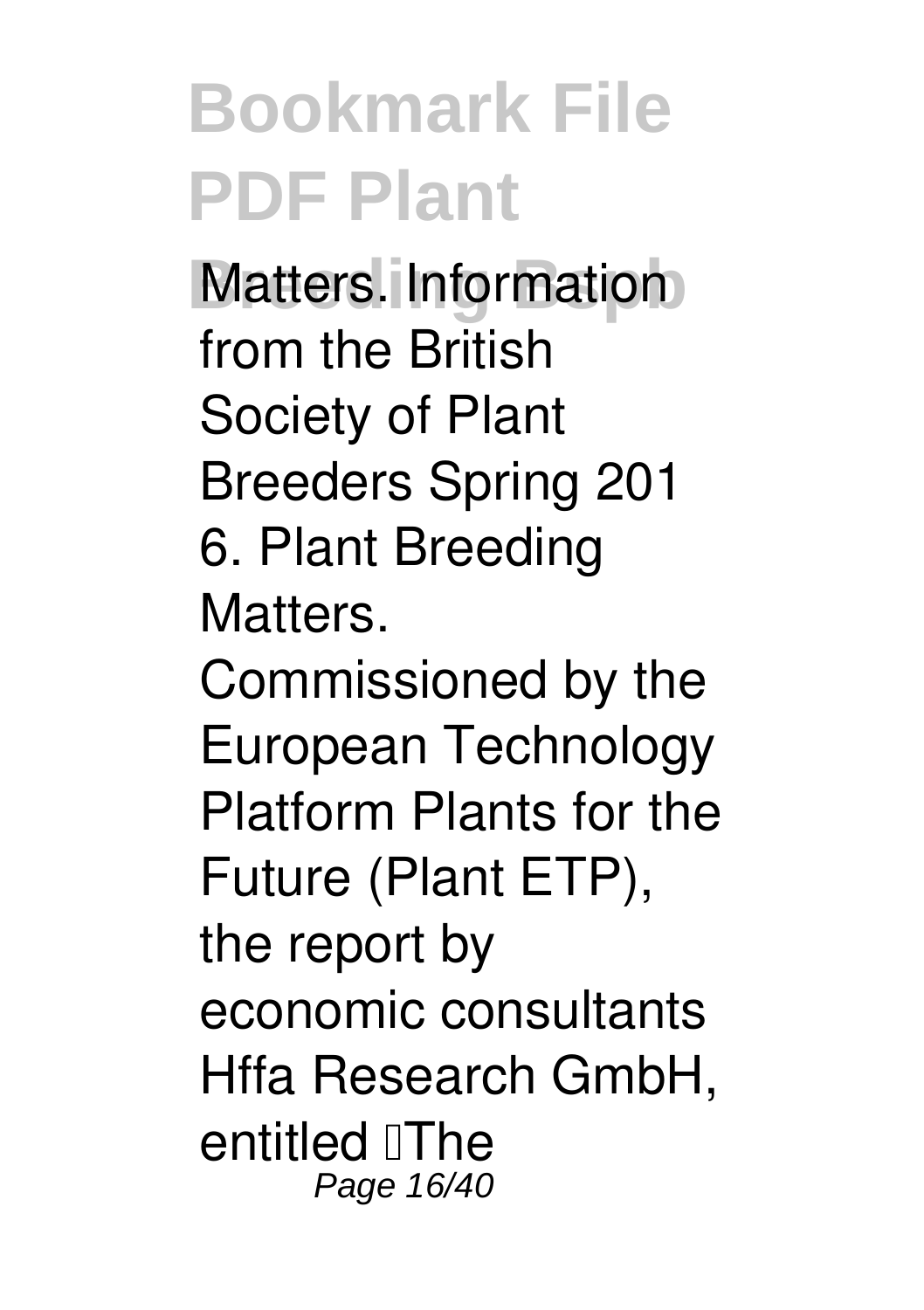economic, social and environmental value of plant breeding in the European Union uses the latest data modelling and calculation techniques to quantify the contribution of EU plant breeding INCOMacross a range of ...

BSPB Plant Bree Page 17/40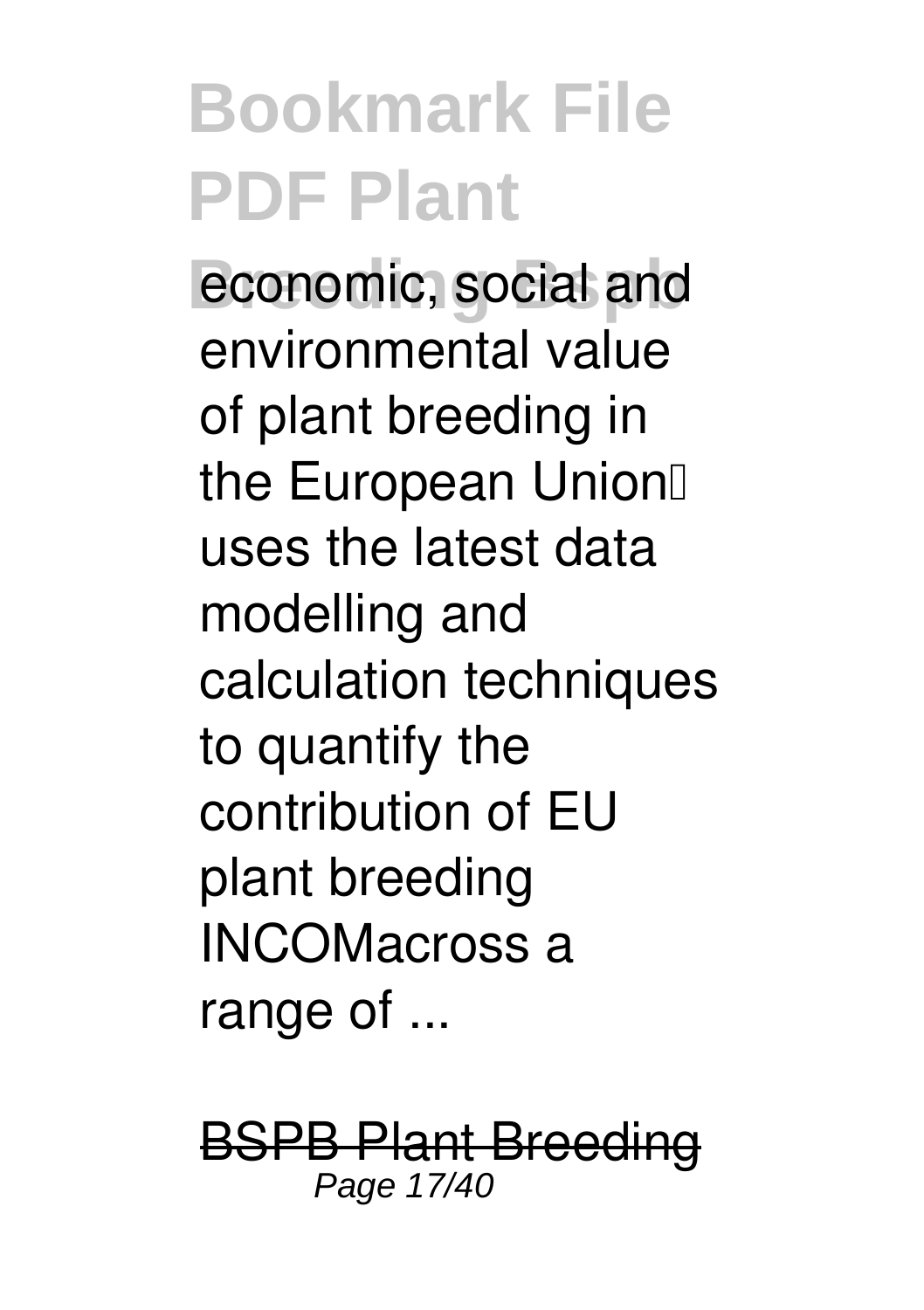**Bookmark File PDF Plant Matters ing Bspb** BSPB Plant Breeding Matters. Information from the British Society of Plant Breeders Autumn 201 5. Plant Breeding Matters. Tom Heap opened by highlighting the enormous contribution plant breeders have made in advancing crop productivity over Page 18/40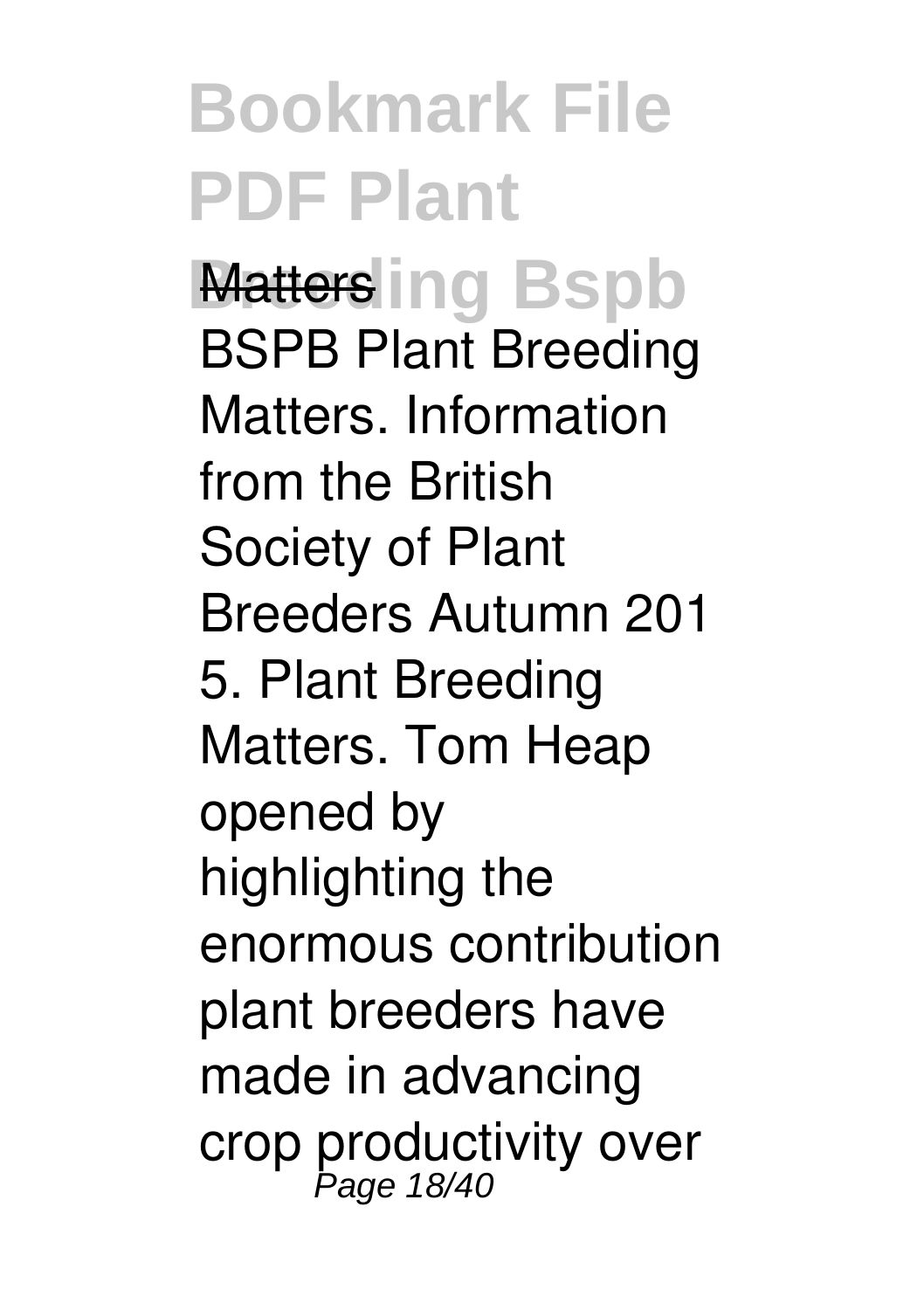the past 50 years, but he suggested that the success of agriscience innovation since the Green Revolution also meant that people had begun to take the contribution of scientific progress in agriculture and food production for granted.

Page 19/40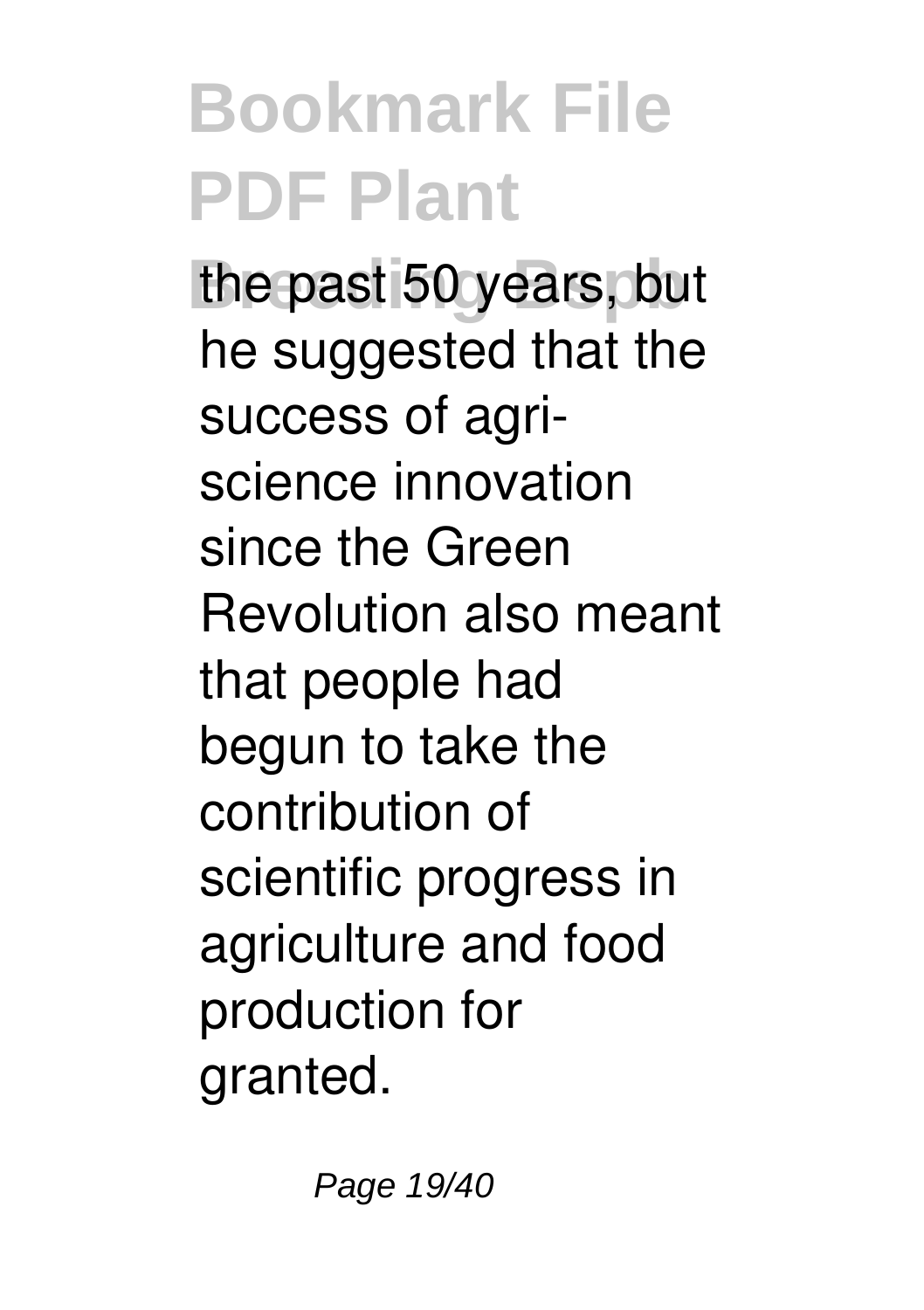**BSPB Plant Bree** Matters - Combinir **Excellence** BSPB represents plant breeders and breeders<sup>[]</sup> agents, breeding and marketing varieties of all the major arable, fodder and vegetable crops and amenity grass in the UK. Our members range from large multinational Page 20/40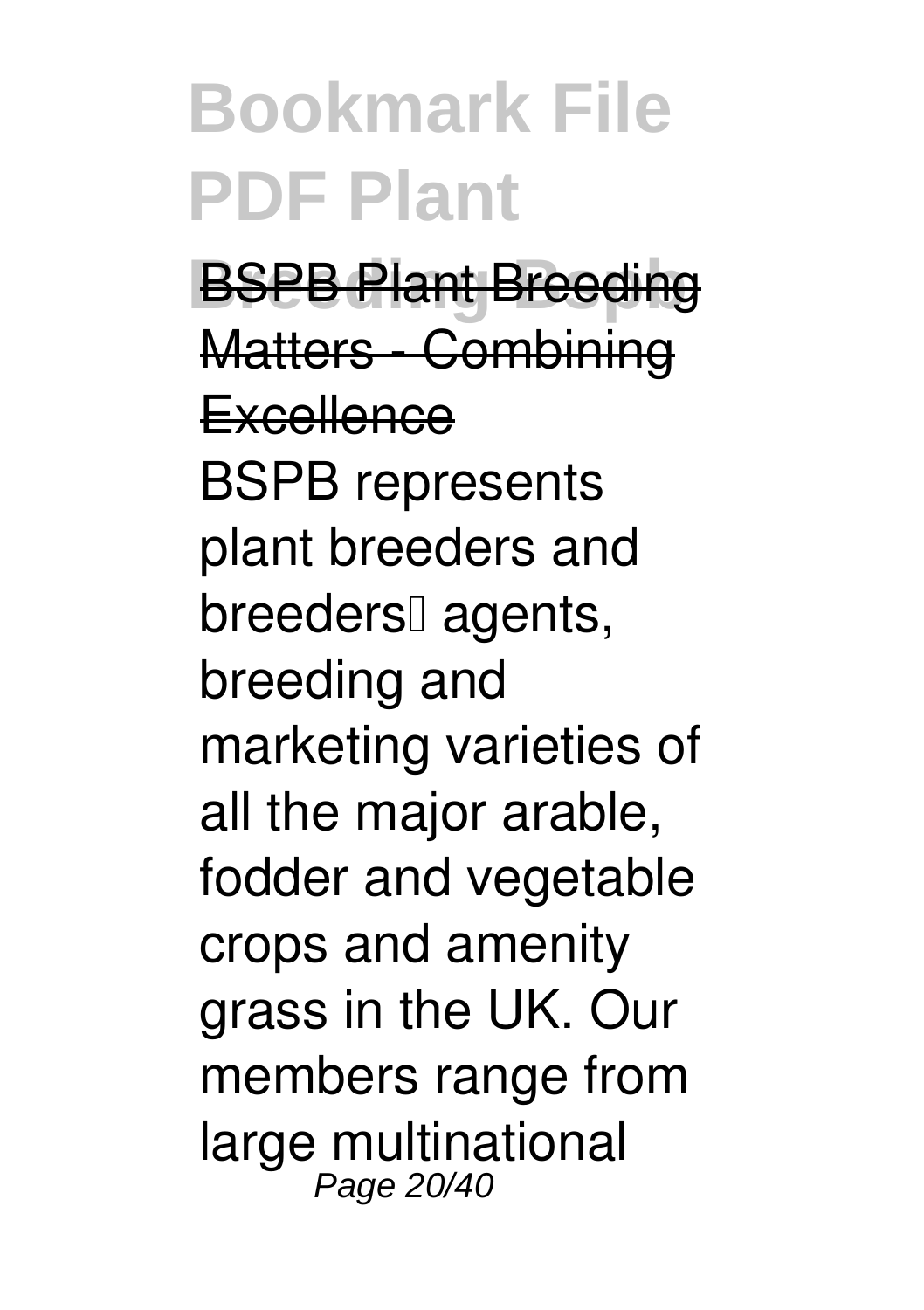companies to **B**spb independent SMEs and public sector research organisations and together comprise virtually 100% of public and private sector crop plant breeding activity in the UK.

Members - BSPB Plant breeding Page 21/40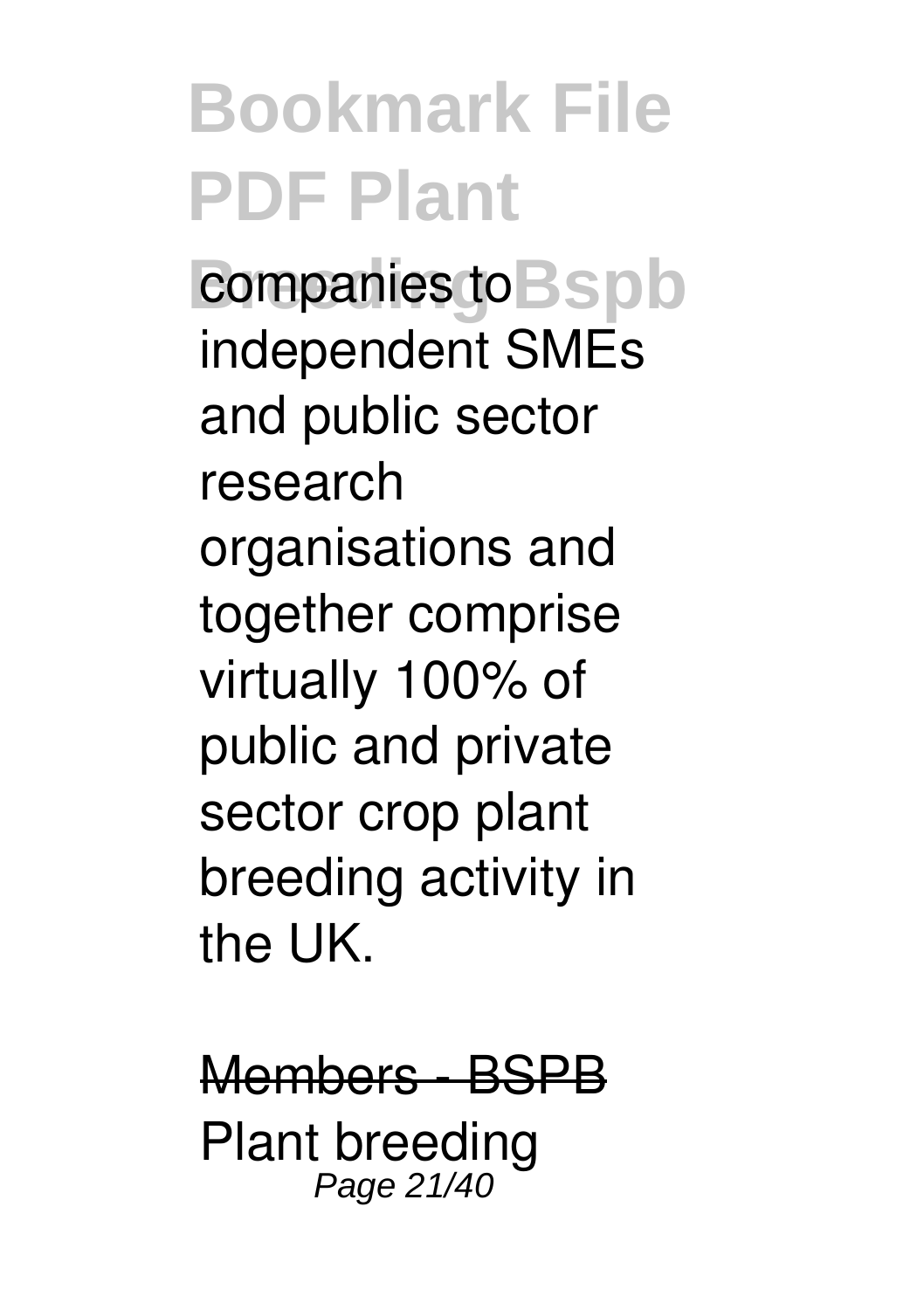*<u>Crossing</u>* selecting and conducting trials) typically takes a decade or more. The purpose of Turfgrass Seed is to report comprehensive results of available varieties in trials designed to test suitability for: Use in winter sports pitches, such as football and rugby fields, and Page 22/40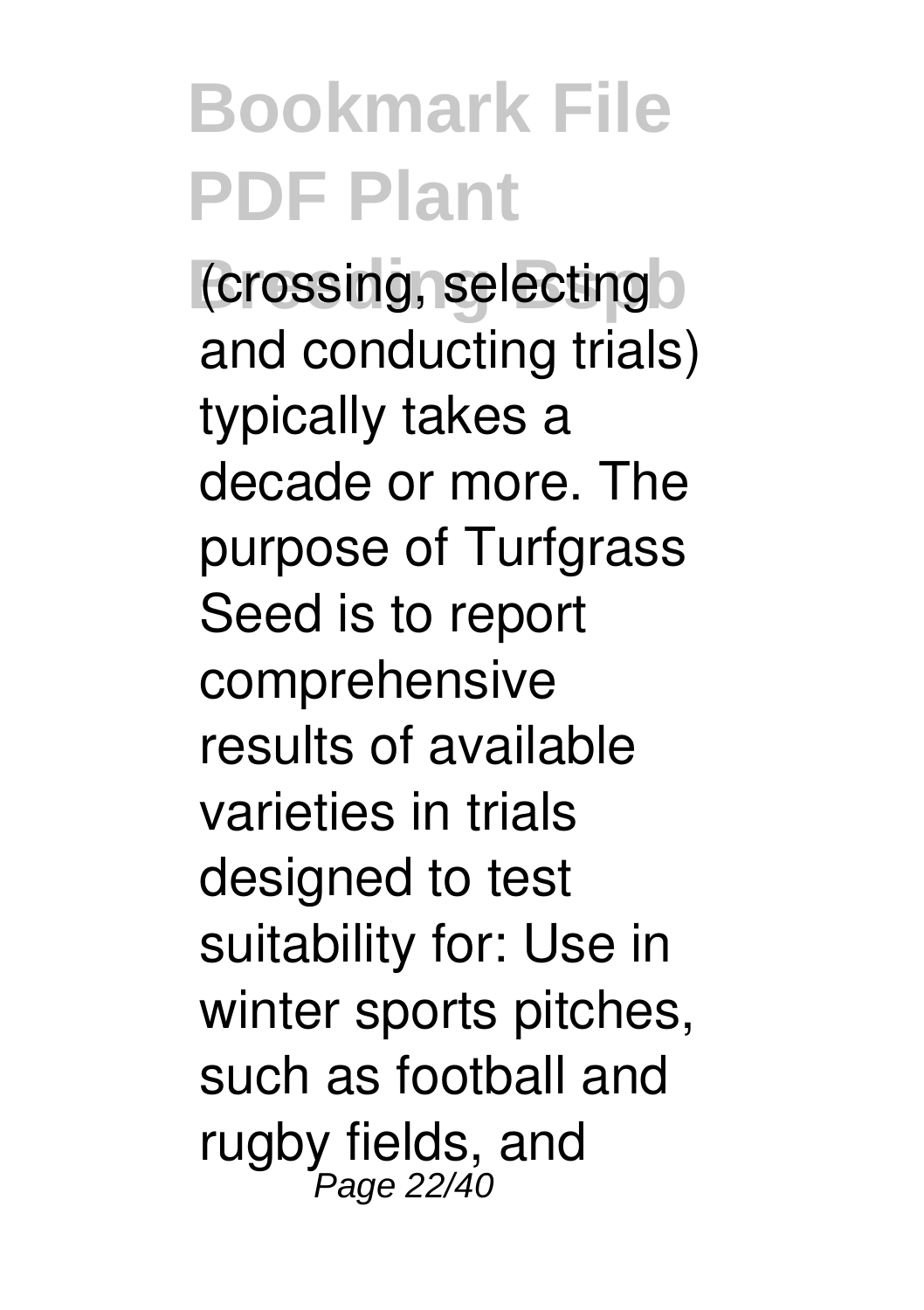municipal recreation areas (Sports Uses Trials)

BSPB Turfgrass Seed booklet To fund this investment breeders are awarded a form of intellectual property, known as Plant Variety Rights, on each new variety. Licensing the use of Page 23/40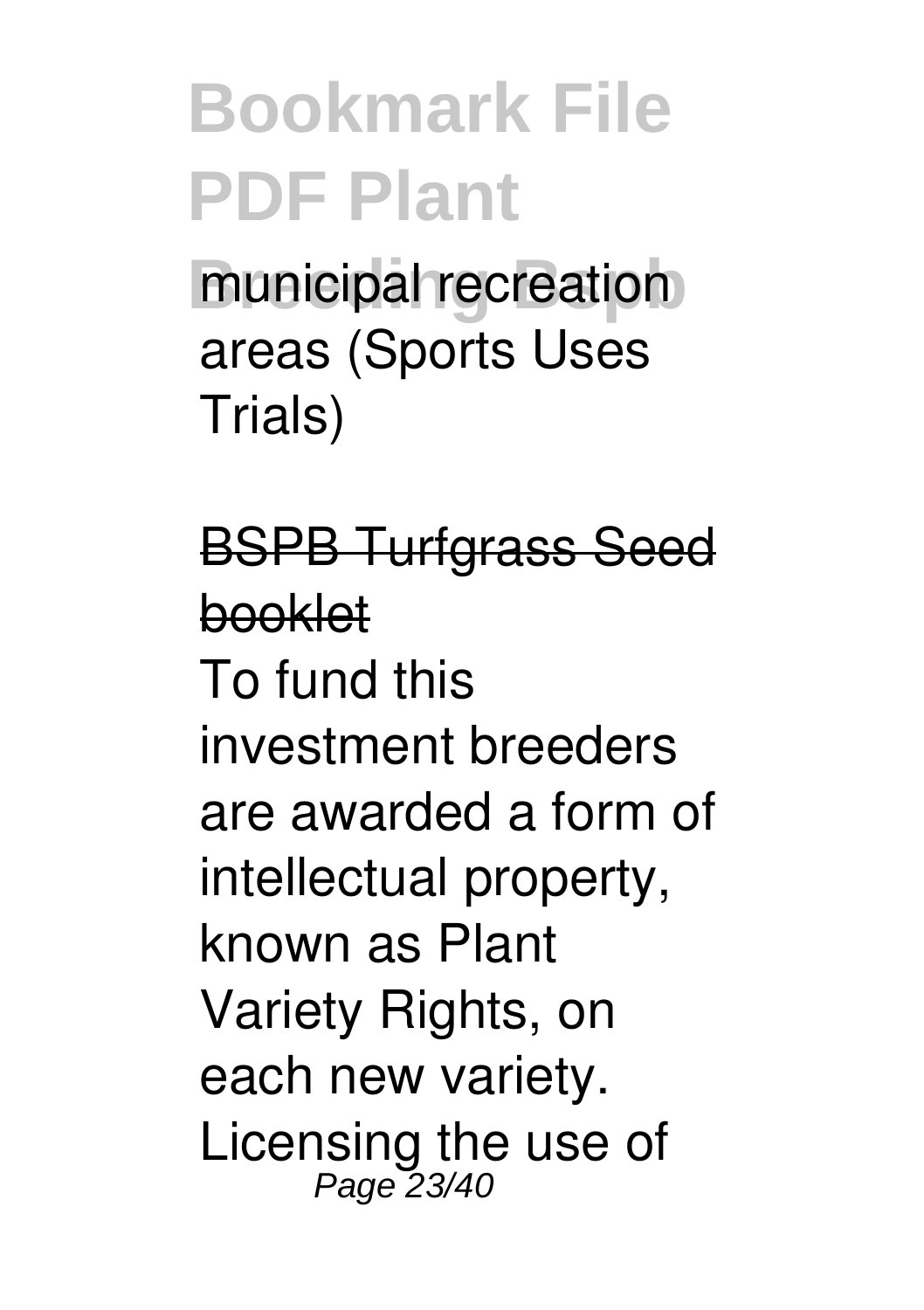this intellectual spb property allows royalties to be collected when a protected variety is produced and sold as certified seed, or when it is used as farm-saved seed. BSPB acts on its members<sup>[]</sup> behalf to license and collect royalties on the production and sale of Page 24/40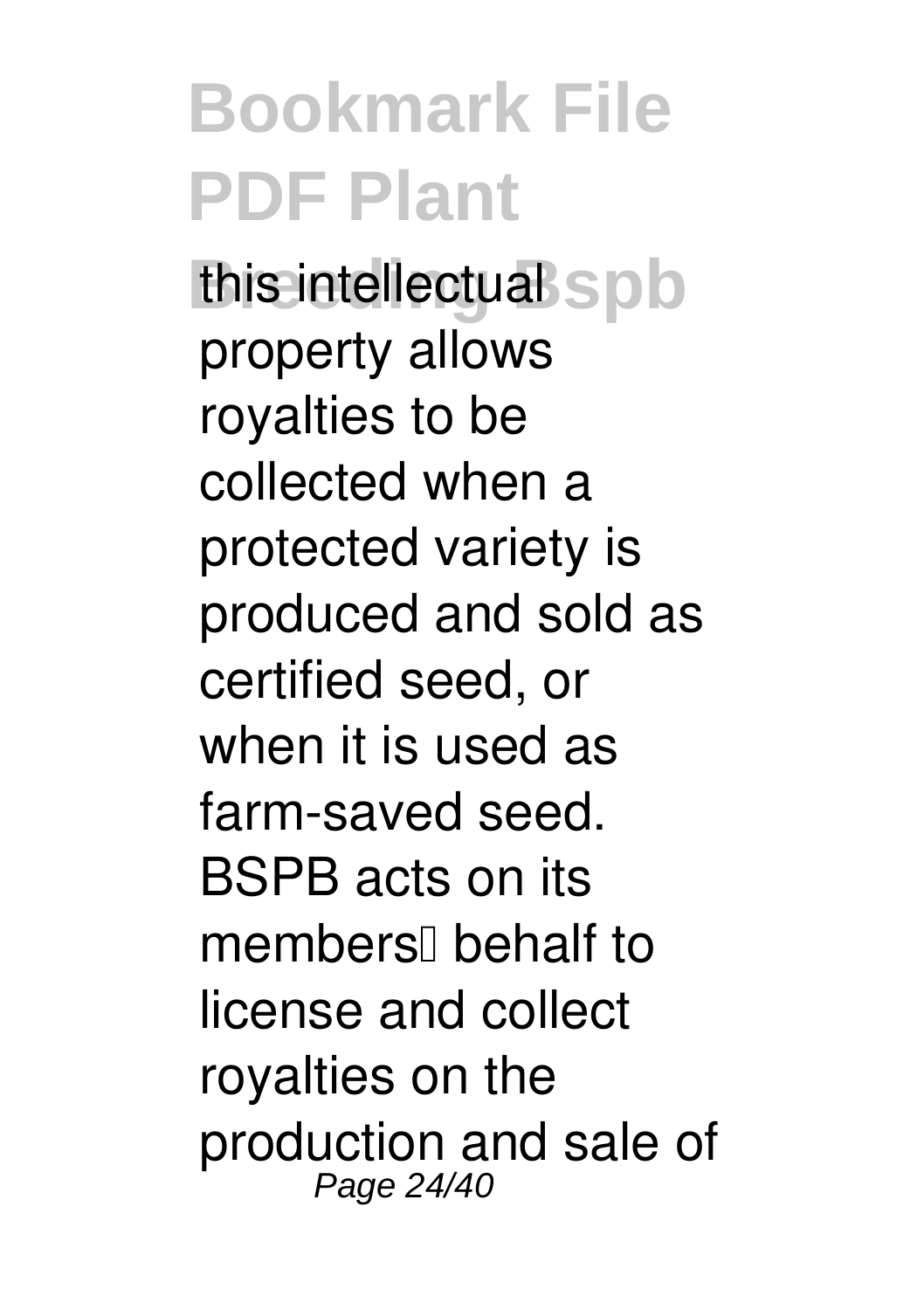**b** certified seed of **b** protected varieties of cereals, pulses, potatoes and grasses in .

### **Royalty collection** BSPB

Plant breeding is the business and science of crop improvement. It is an innovation<sub>□based</sub> sector, focused on Page 25/40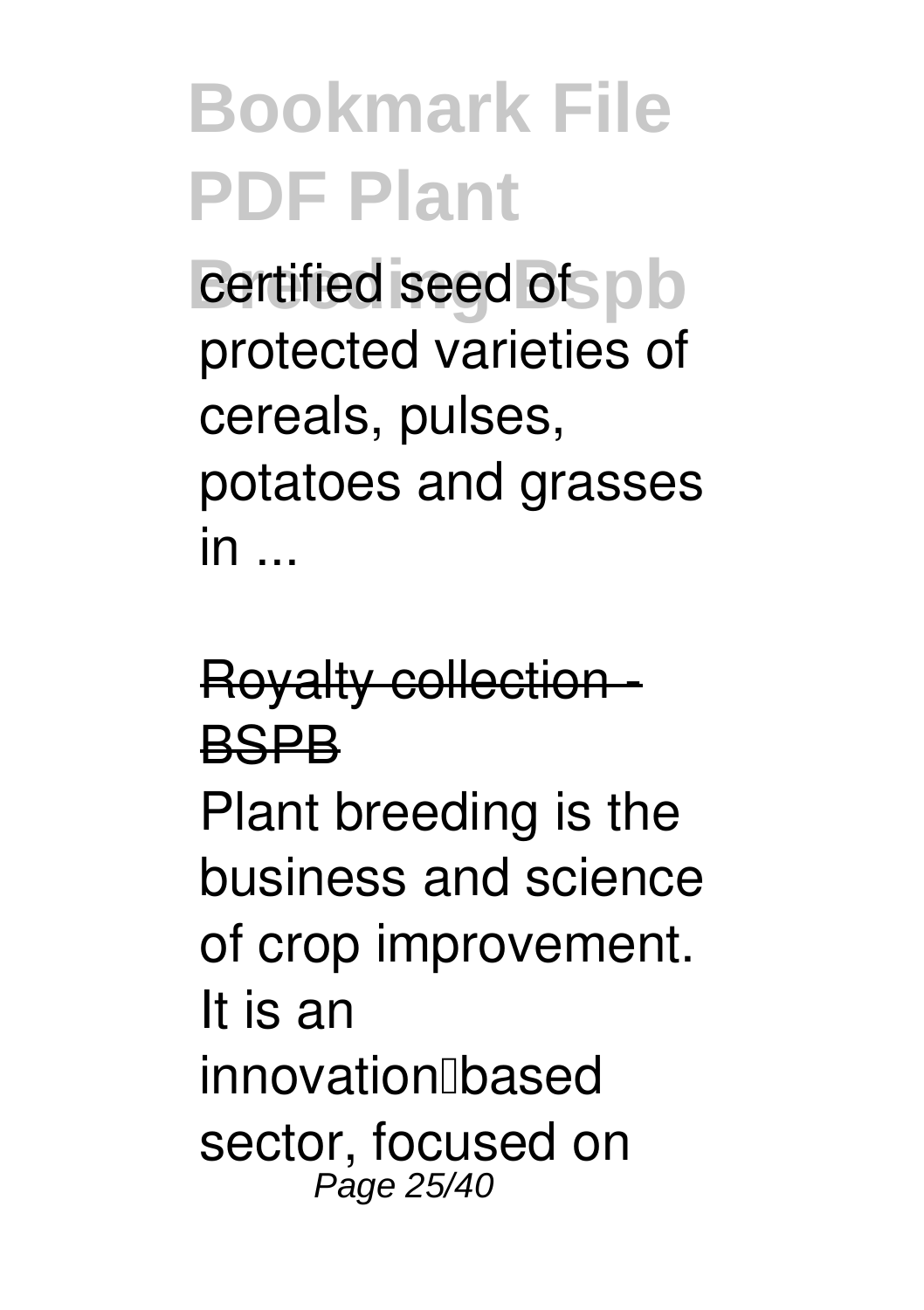developing plantsolo better adapted to human needs. The demand for new varieties of agricultural and horticultural crops, adapted to our unique growing conditions, is never ending, driven by the challenges of new pest and disease pressures, weather patterns and changing Page 26/40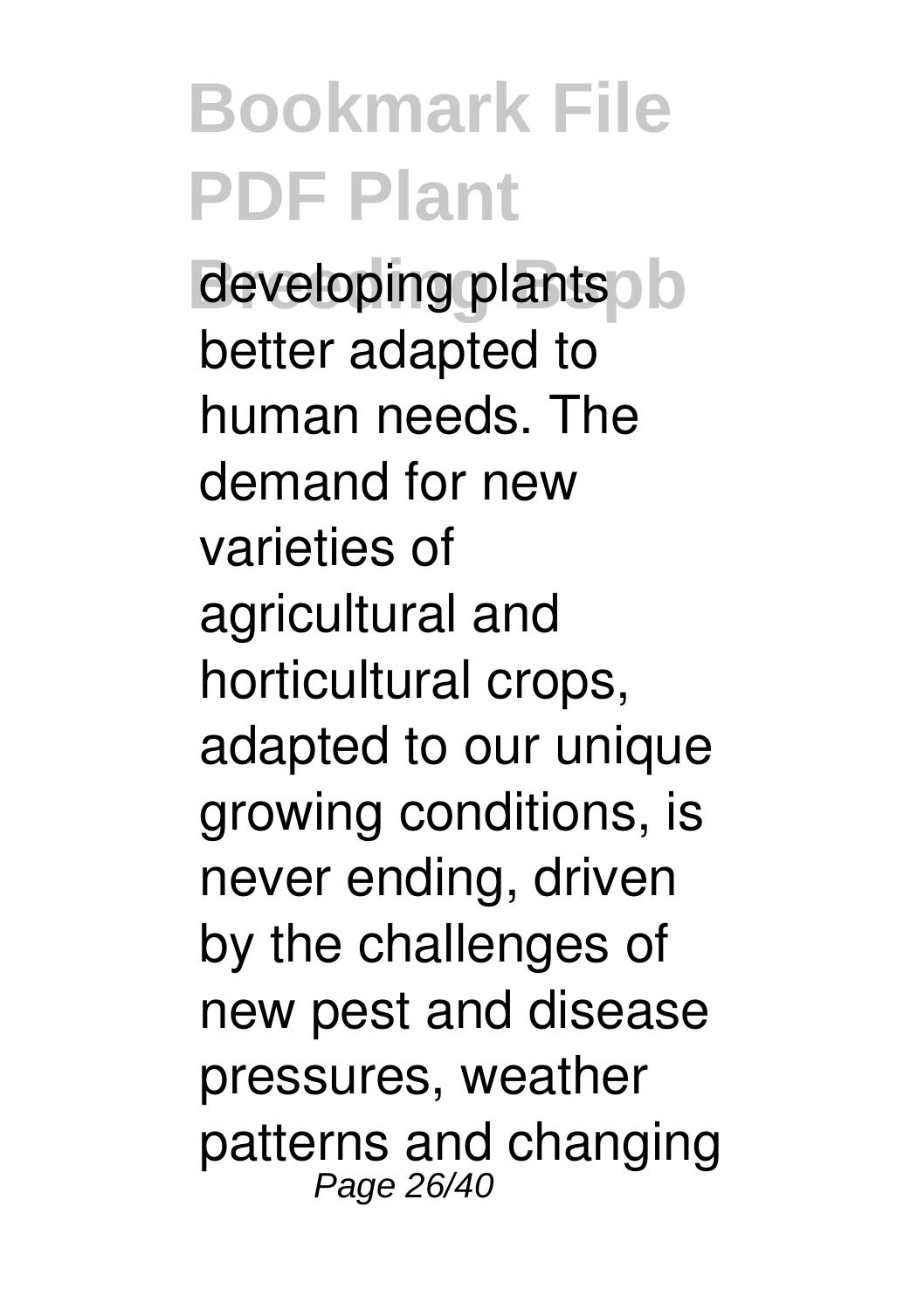### **Bookmark File PDF Plant** market requirements.

Plant Breeding **Mattors** Plant breeding provides the essential platform for competitive and sustainable UK agriculture, delivering major advances in the yield, quality and performance of our key arable crops. Page 27/40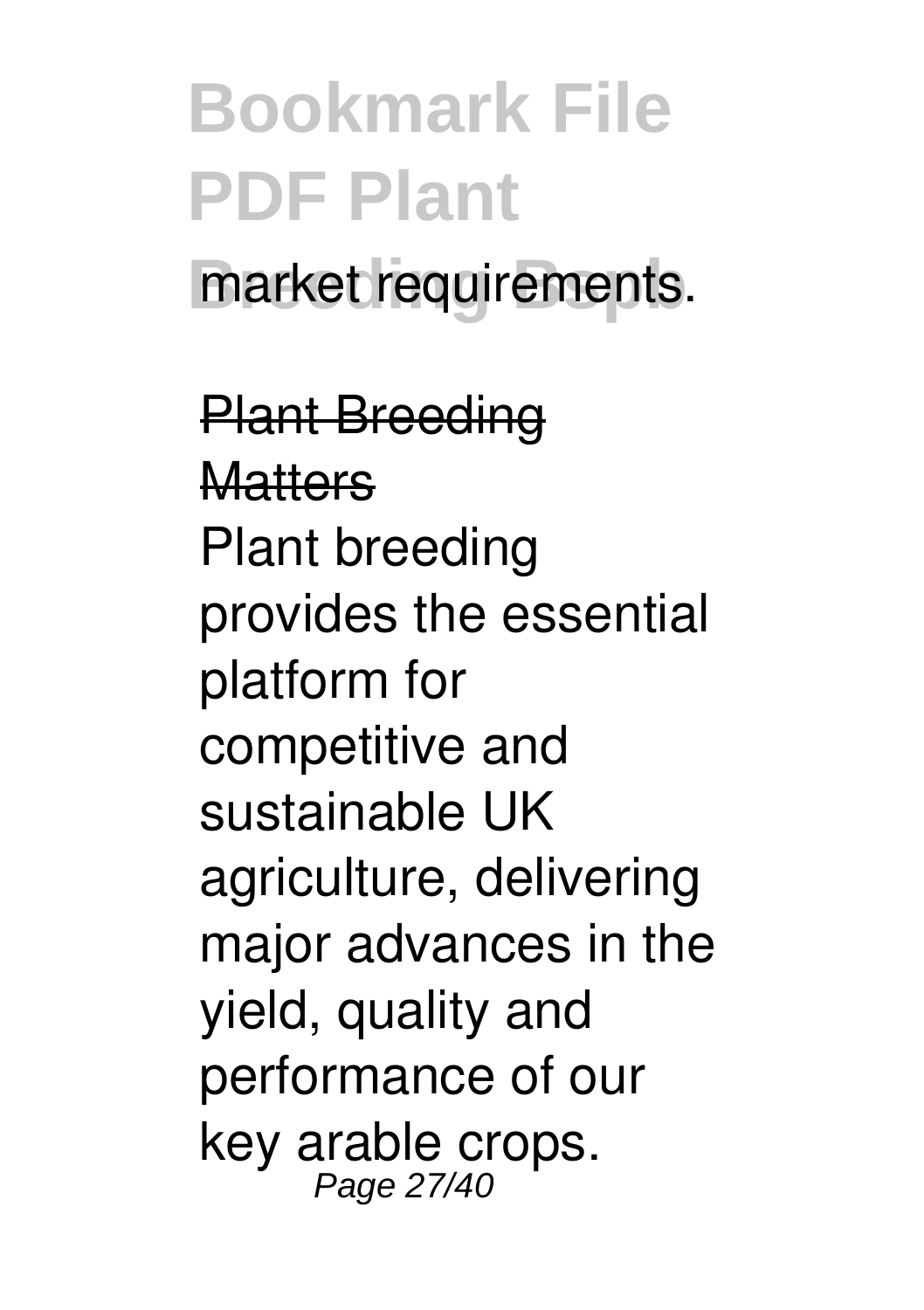### **Bookmark File PDF Plant Breeding Bspb** Fair Play

The British Society of Plant Breeders (BSPB) has appointed Samantha Brooke as its new chief executive effective from July 1st. She succeeds Dr Penny Maplestone, who left the BSPB after 22 years  $\Box$  the last 16 as chief executive  $\mathbb I$  last Page 28/40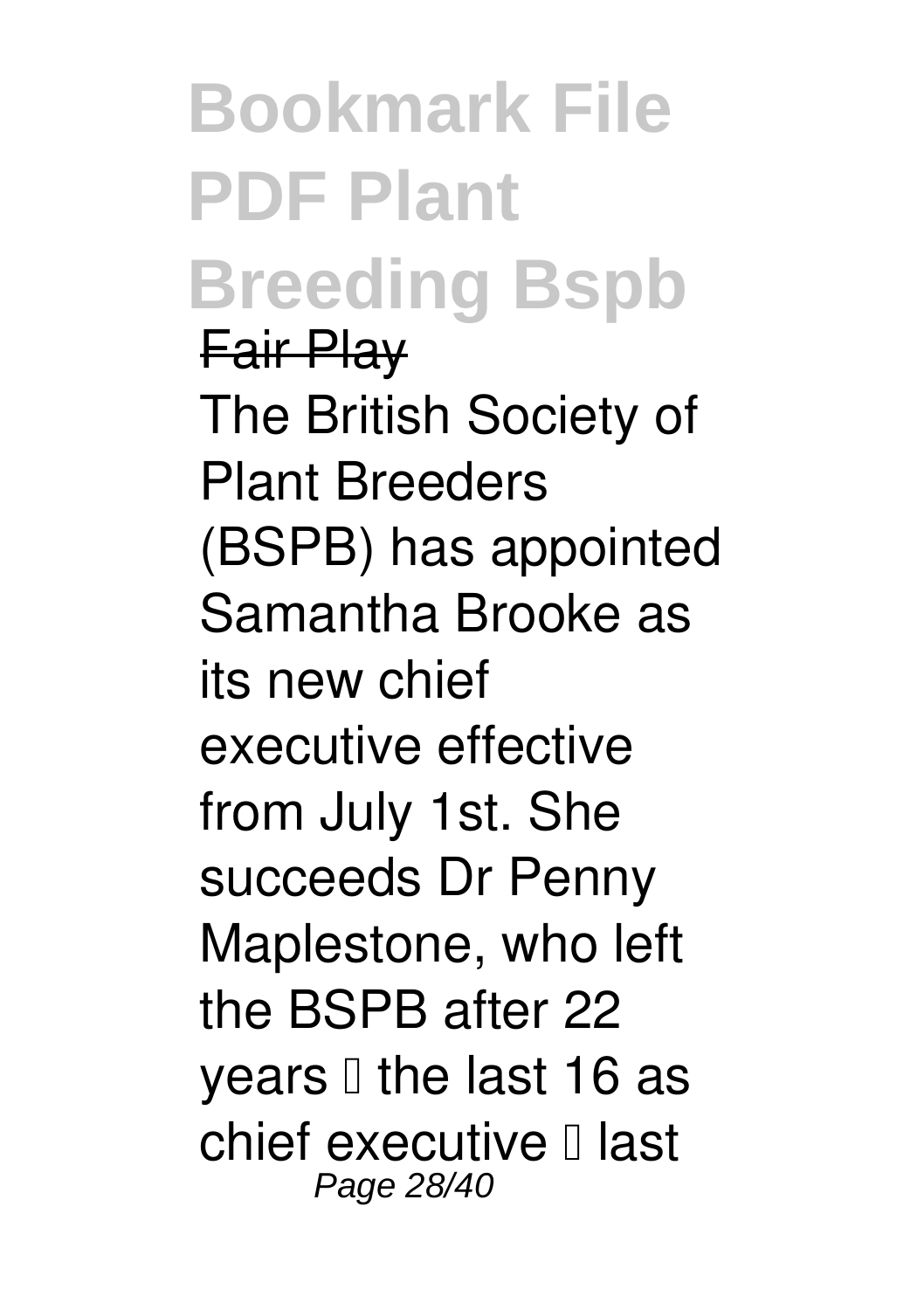**month to set up hero** own garden design and maintenance business. Ms Brooke has over 17 years commercial experience in the UK and European plant breeding and seed supply sectors.

Sam Brooke to lead BSPB - AgriTrade News Page 29/40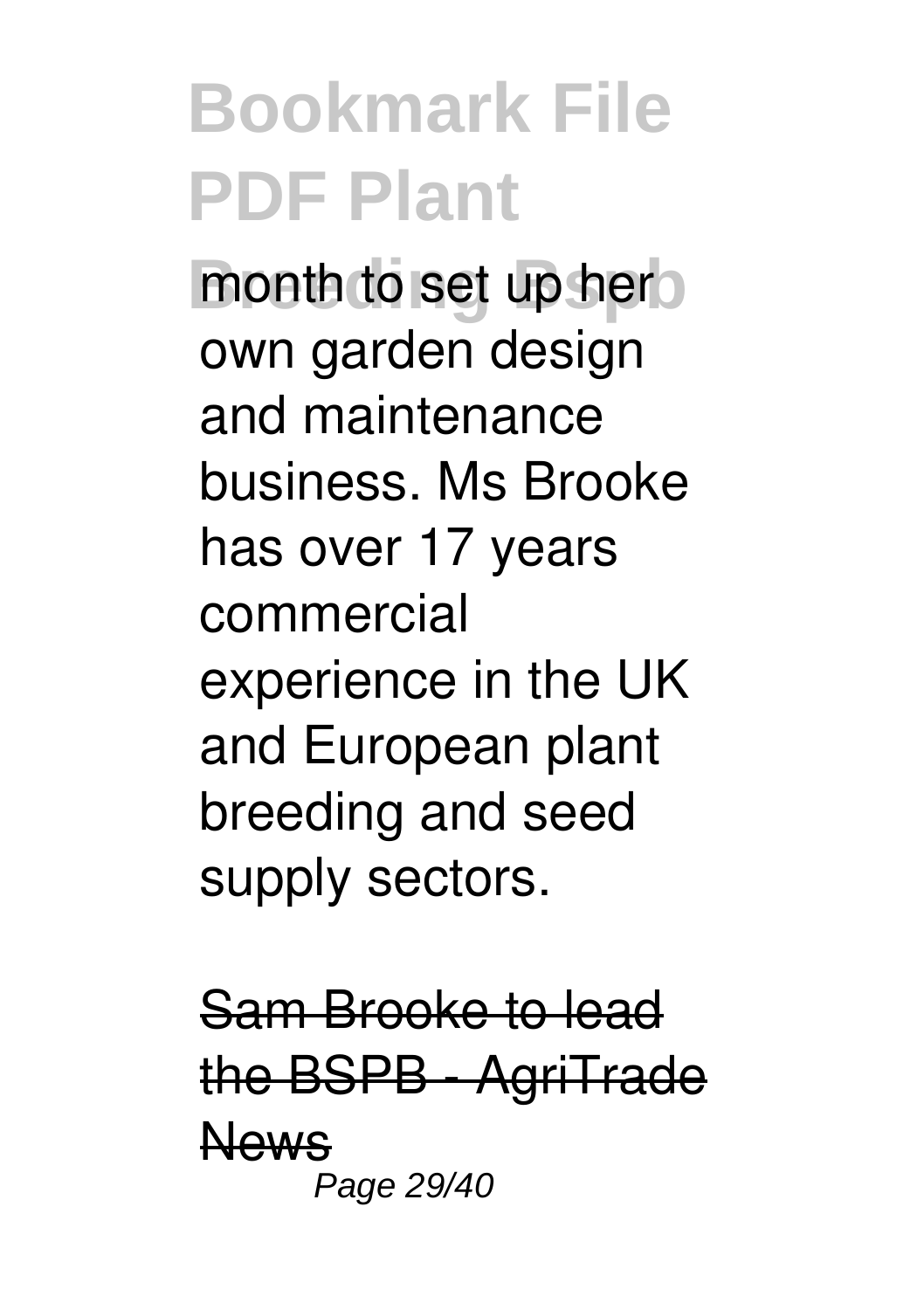**Modern plant Bspb** breeding is an increasingly sophisticated, highinvestment business. The majority of commercial plant breeding takes place within the private sector. Plant breeding work is also carried out in a limited number of research institutes. Plant Page 30/40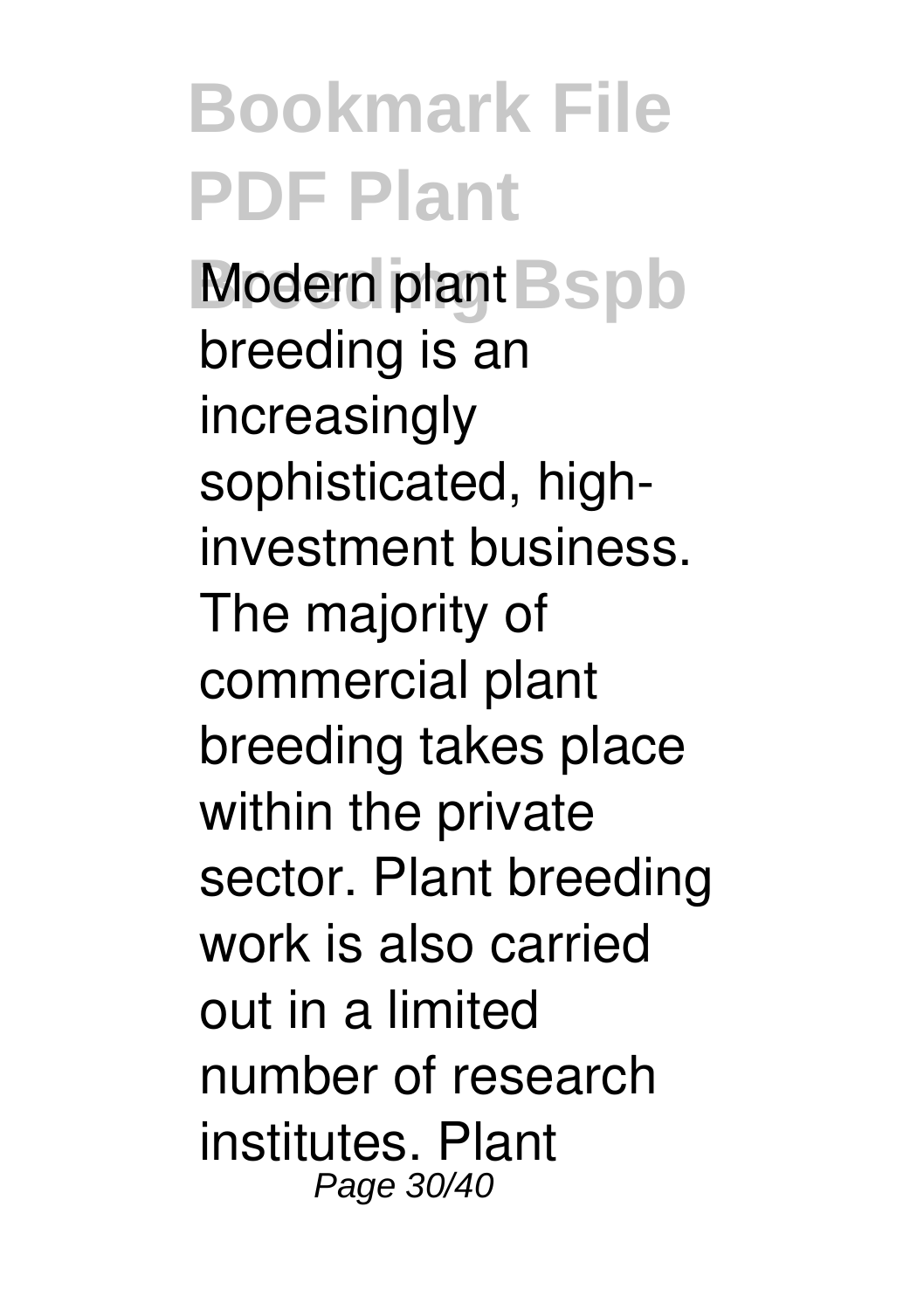**breeders are Bspb** employed in a range of areas including:

Plant breeder/geneticist i profile | Prospects.ac.uk Plant Breeding Matters Speaking at BSPB<sub>Is</sub> Annual Dinner in London earlier this year, Lord de Mauley said: Il am Page 31/40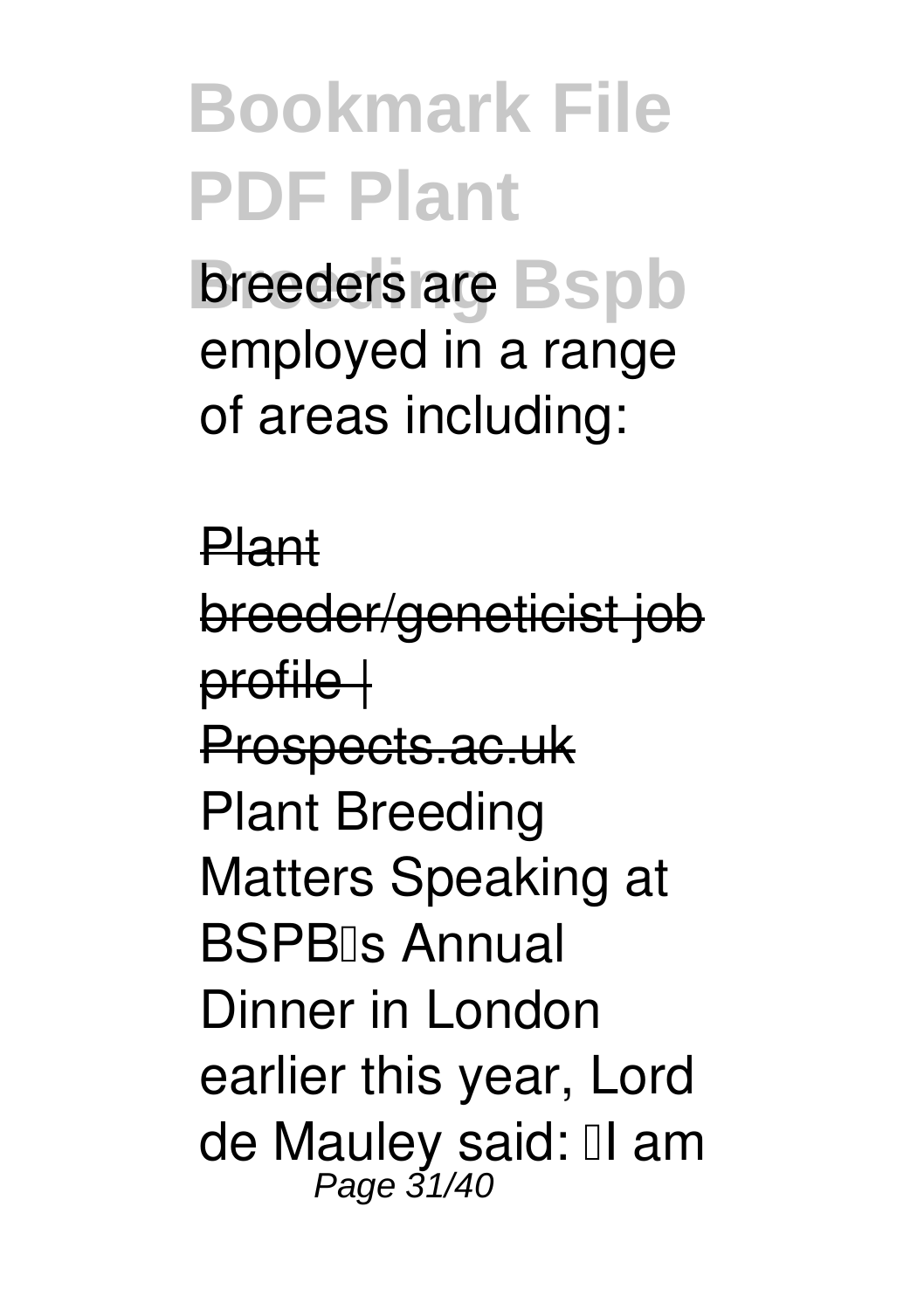**very pleased to spb** endorse the PVR campaign in highlighting the contribution of plant breeding as the starting point in the UK's £90 billion food supply chain.

### **BSPB Plant Bree**

#### **Matters**

Plant breeding vital for sustainable Page 32/40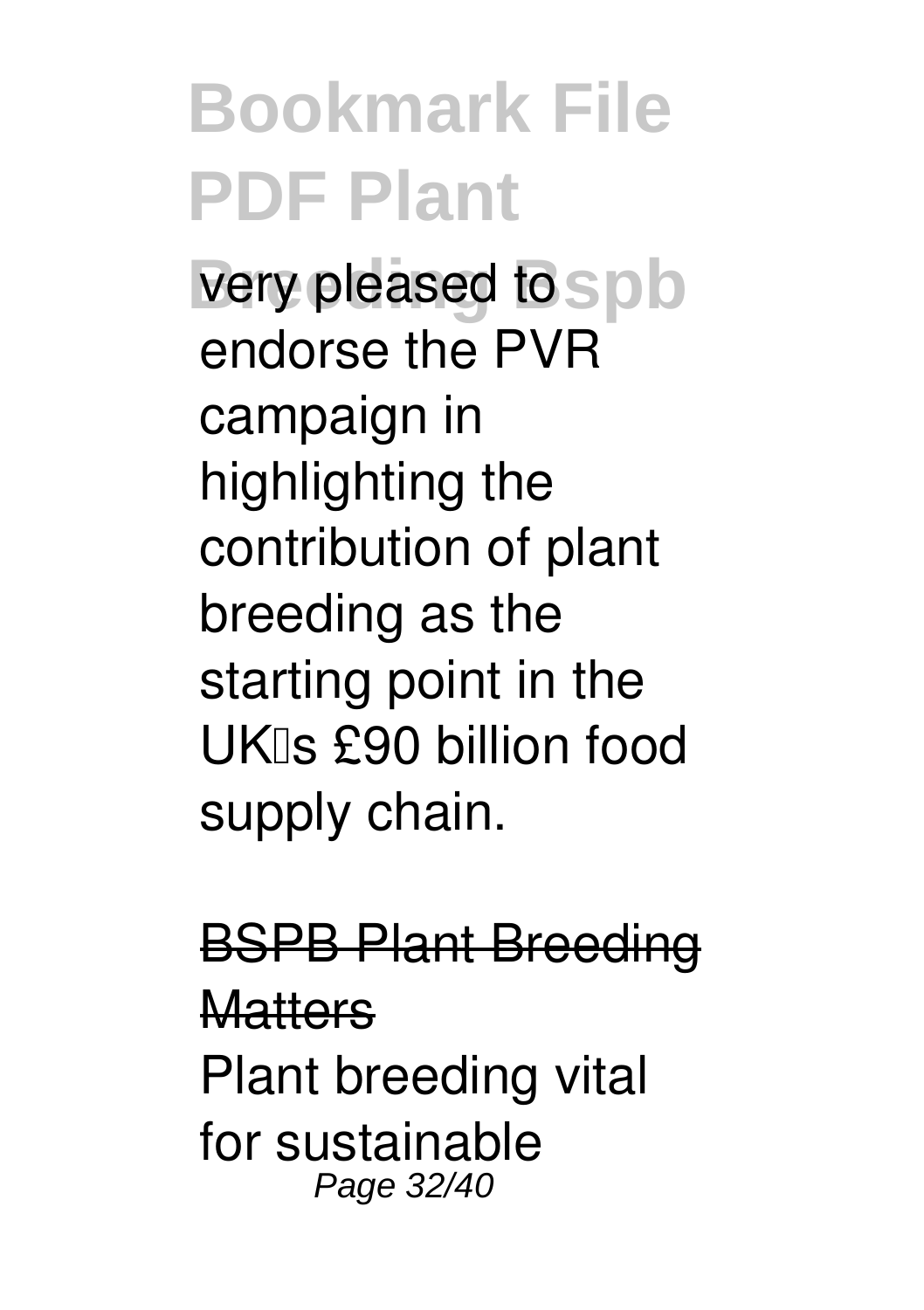**agriculture LADAS** study By delivering improvements in crop yields, resource use efficiency and reduced environmental impact, plant breeding has been a major contributor to meeting the goals of sustainability in agriculture, according to the interim findings Page 33/40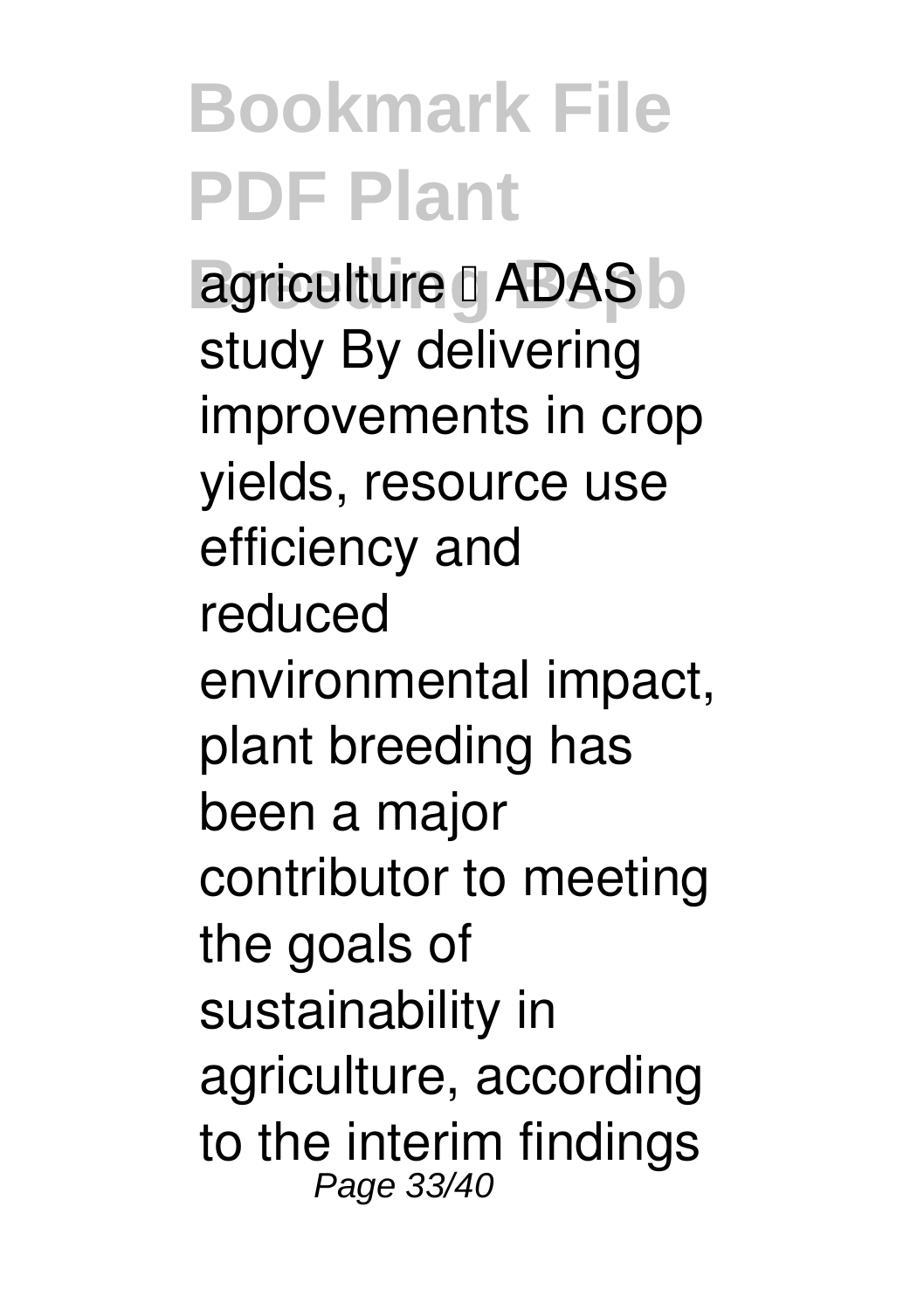**b** of an independent b review by ADAS.

BSPB Plant Breeding **Matters** The BSPB Amenity Committee BSPB is the trade association, based at Ely in Cambridgeshire, which represents the interests of companies with plant breeding and seeds Page 34/40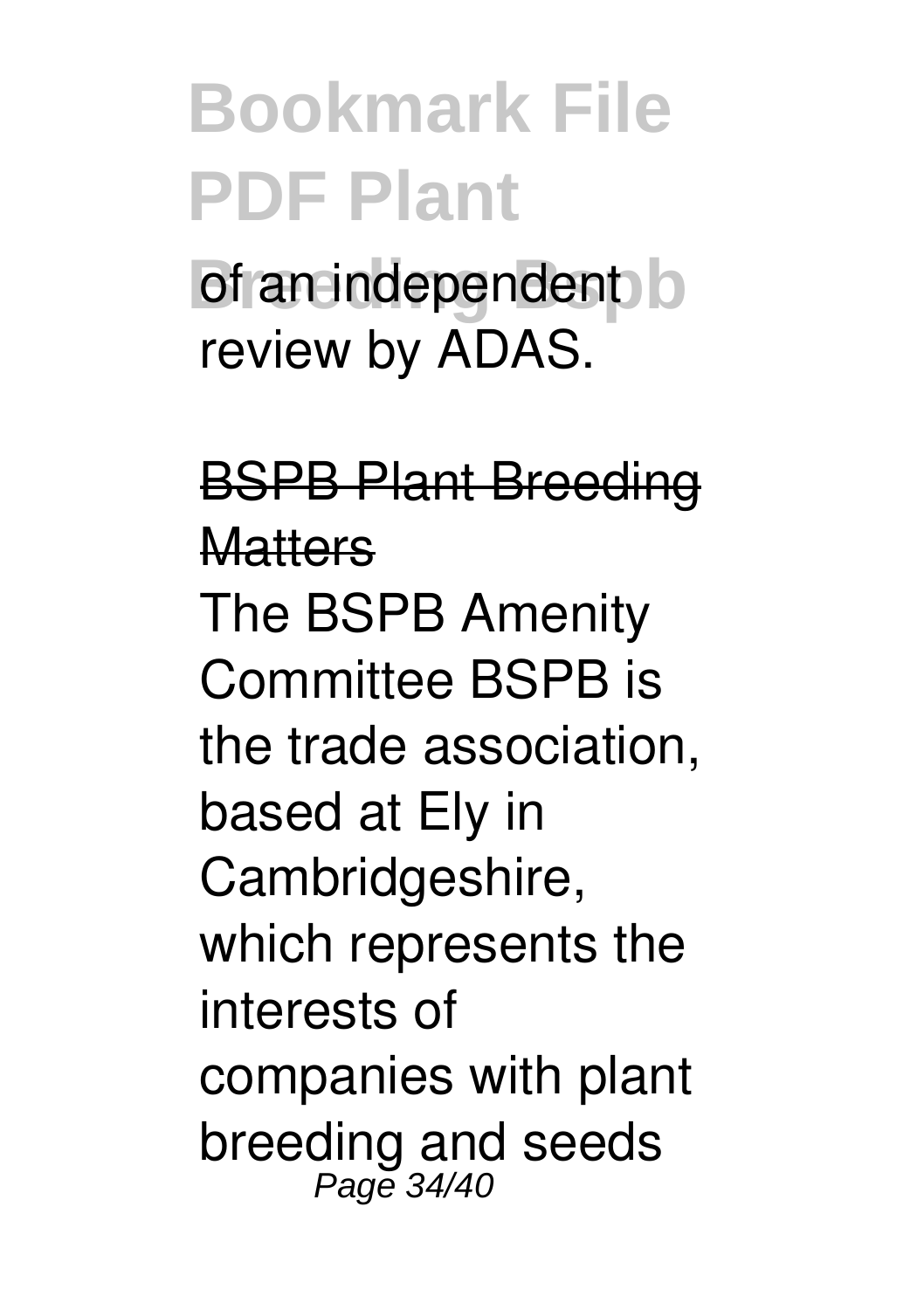supply businesses in the UK. Companies can participate as Full Members or Associates and the Society caters for businesses with large or small turnovers.

The buyers guid quality amenity Plant Breeding Sustainable intensification in Page 35/40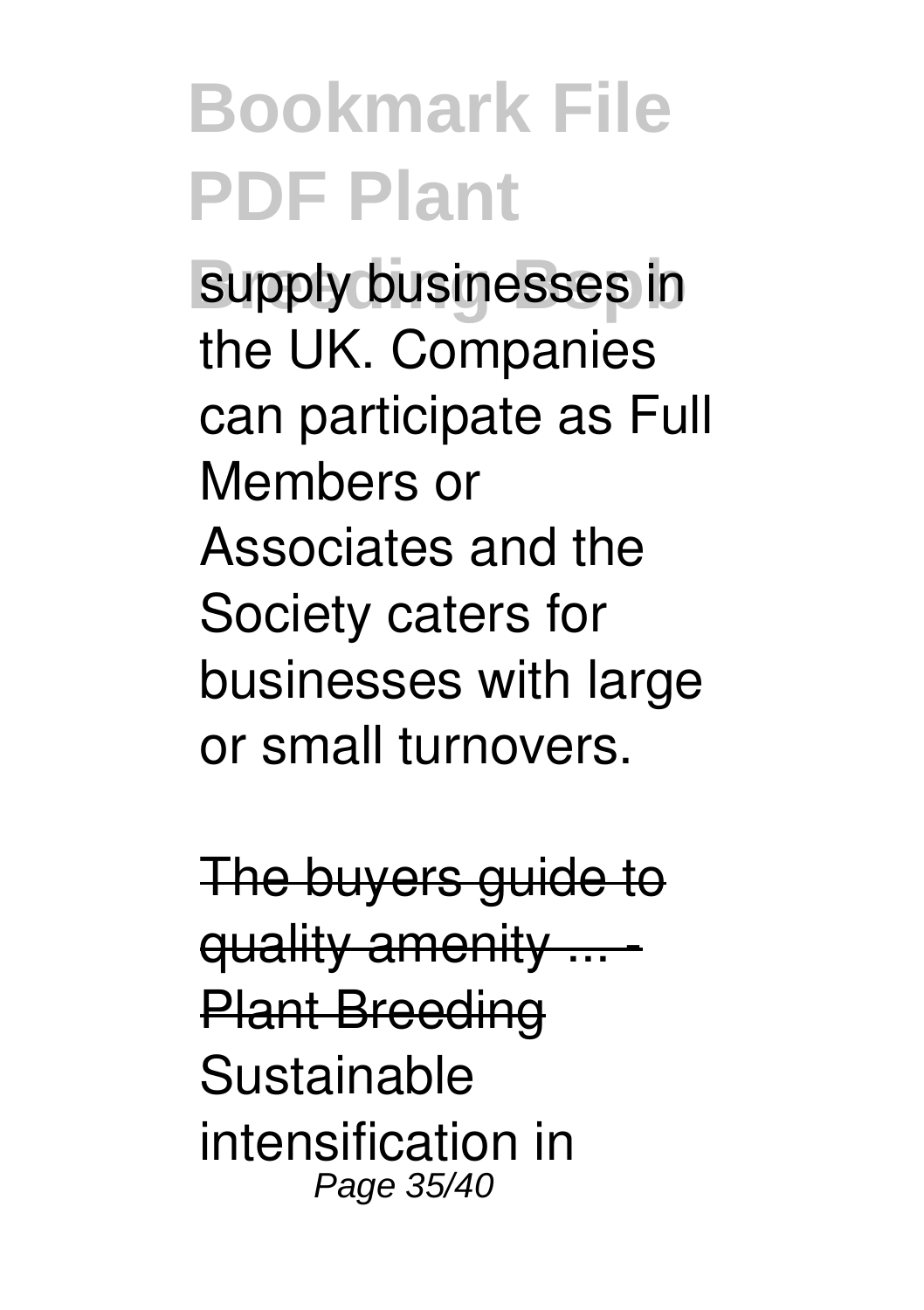**agriculture is not and** aspiration, it is an imperative, and the plant breeding industry is uniquely placed to deliver the genetic innovation required to meet the combined global challenges of food security, climate change and environmental protection. Page 36/40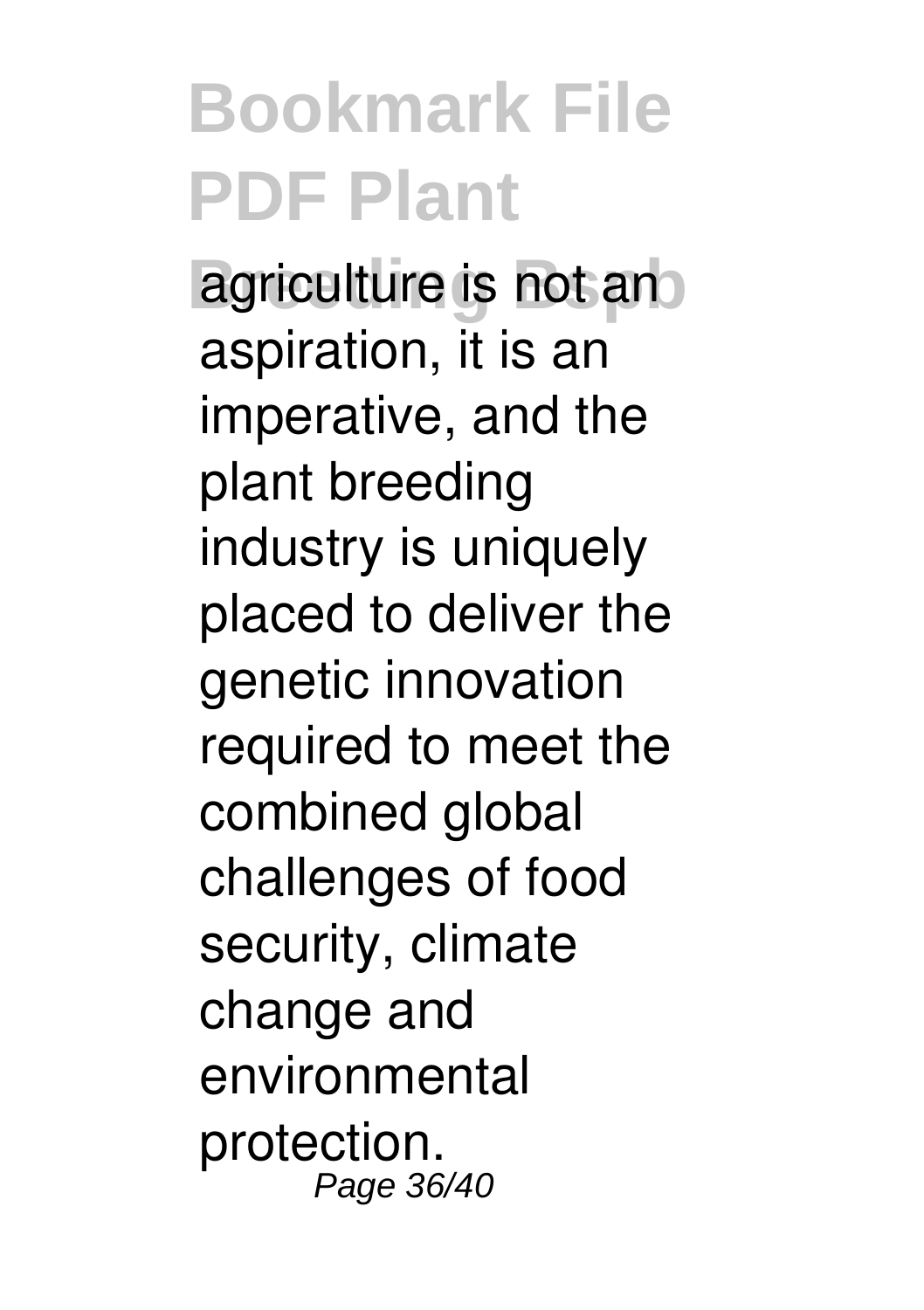**Bookmark File PDF Plant Breeding Bspb** Plan B eeding Ma e The British Society of Plant Breeders (BSPB) said the EU survey showed a 'strong interest' in using new tools to enhance the speed and accuracy of crop breeding programmes.

EU is stifling gene Page 37/40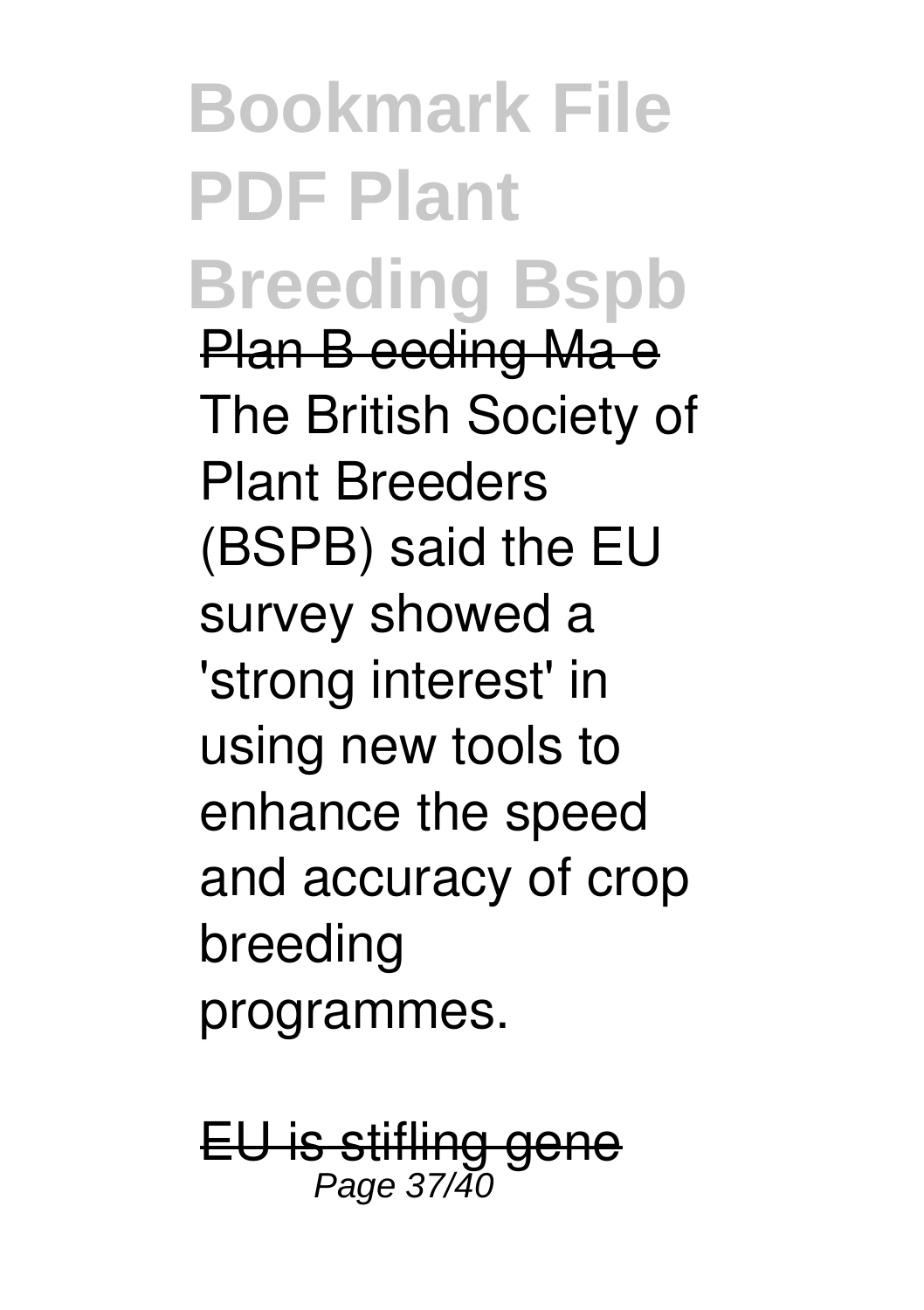*Breediting tools, plant* breeding firms ... FAIR PLAY is a joint initiative between the British Society of Plant Breeders (BSPB) and the major UK farming unions (NFU, NFU Scotland, Ulster Farmers Union). All four organisations support the campaign<sup>[15]</sup> objective to safeguard<br>Page 38/40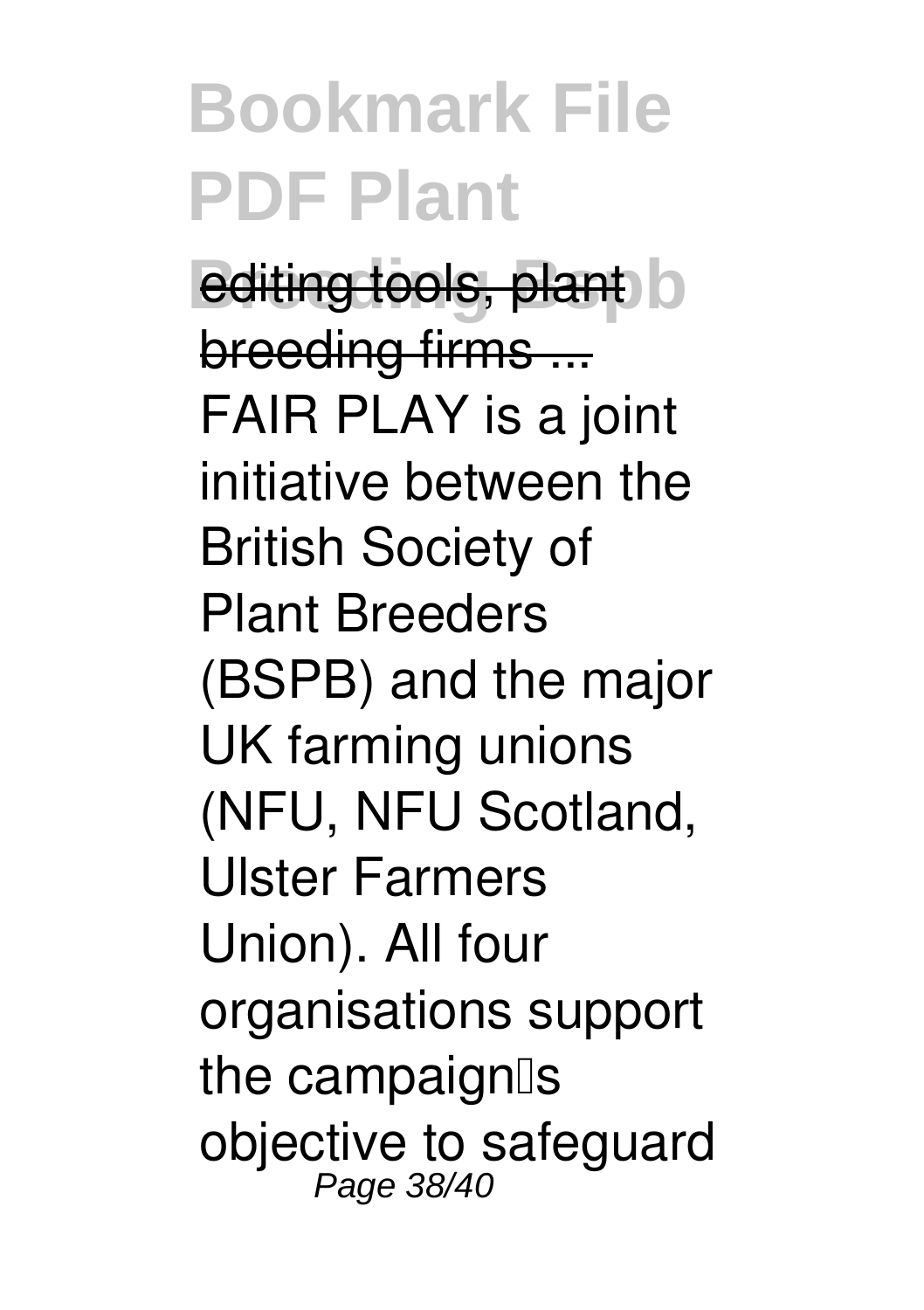**investment in plant** b breeding by optimising the collection of FSS payments from individual farmers.

#### Support - Fair Play

Plant breeding is the business, science and art of plant improvement. It enhances the performance and Page 39/40